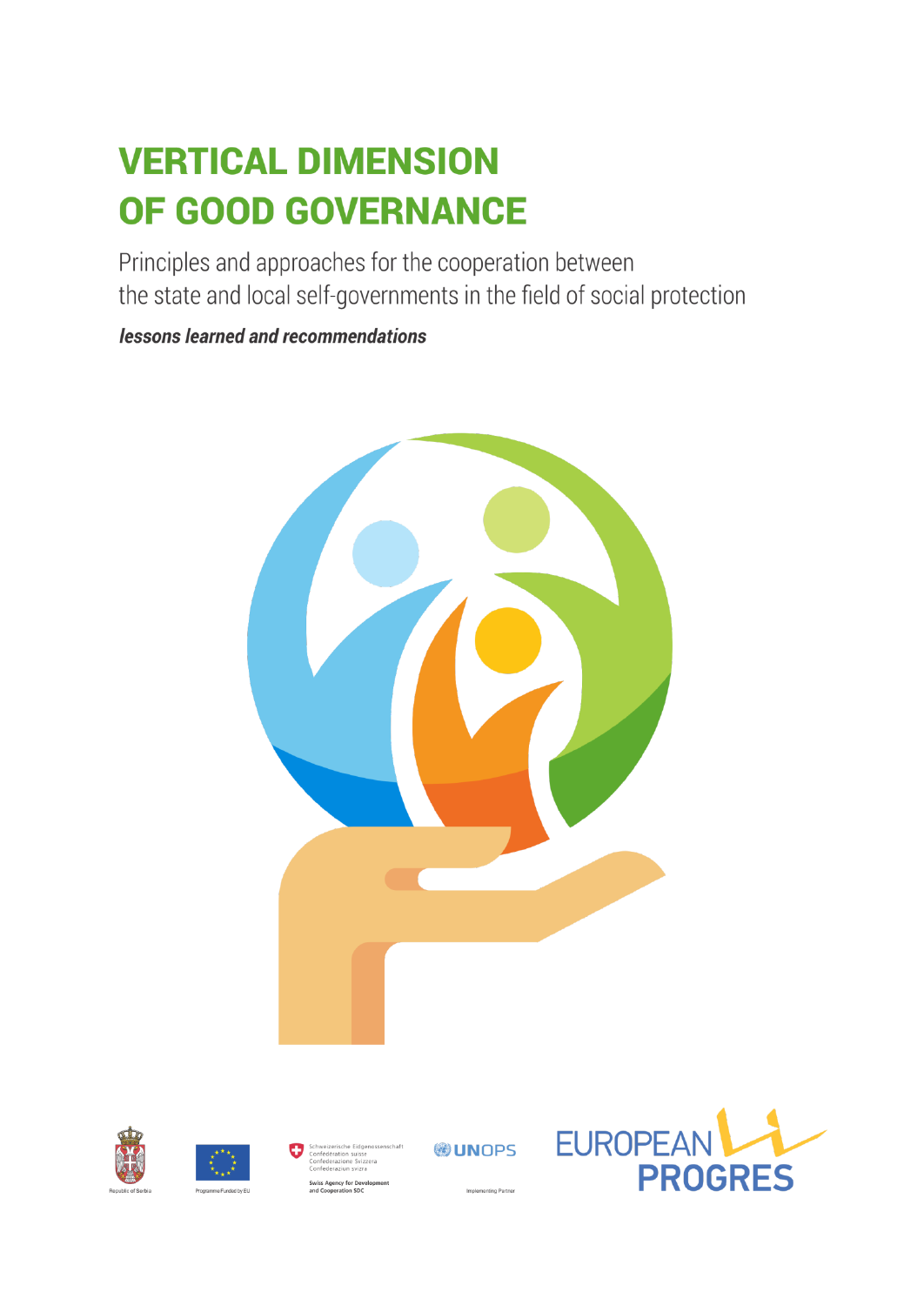Vertical Dimension of Good Governance

Principles and approaches for the cooperation between the state and local self-governments in the field of social protection – lessons learned and recommendations –

Belgrade, March 2018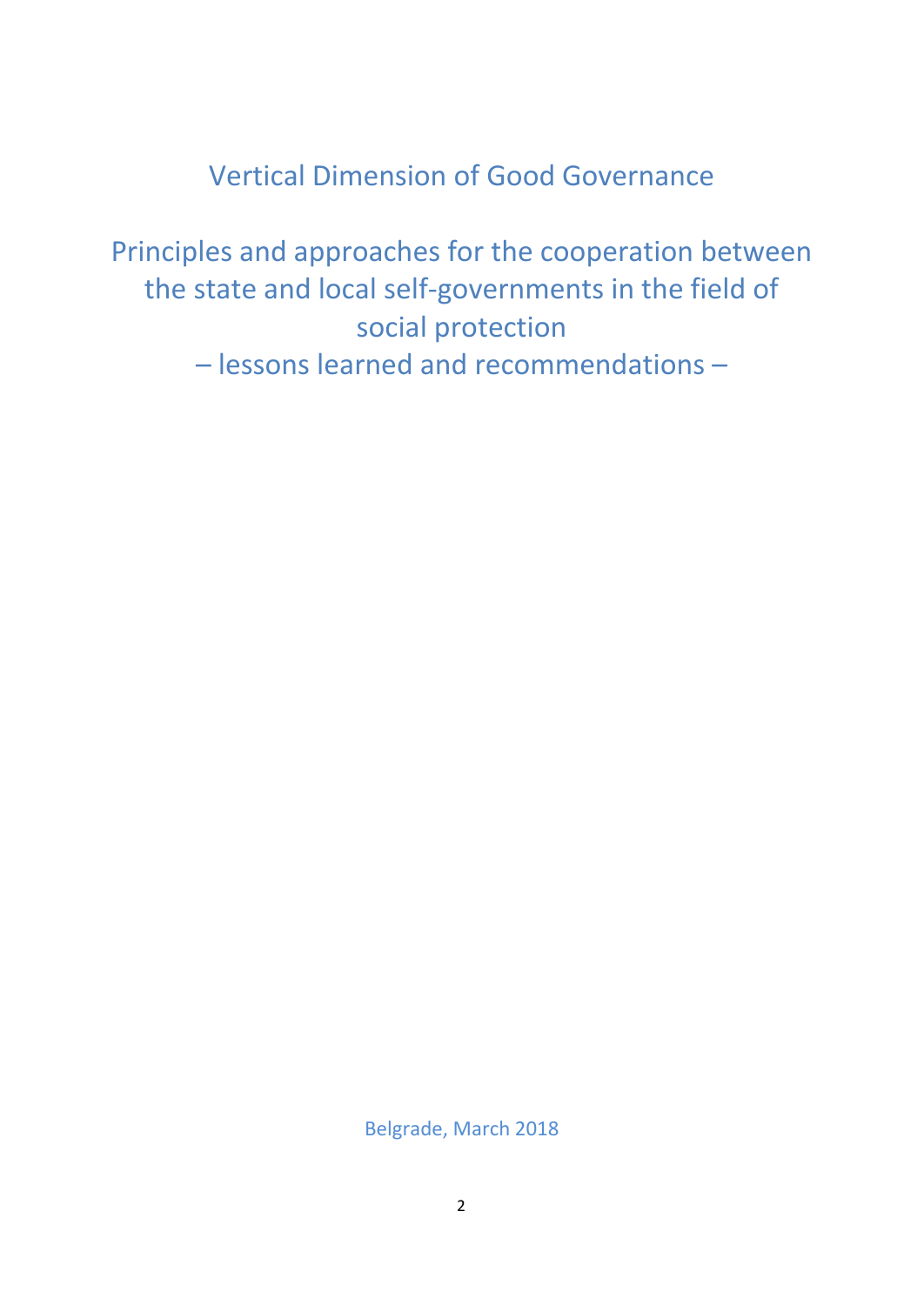# **Contents**

| 1.  |                                                                                  |  |
|-----|----------------------------------------------------------------------------------|--|
| 2.  |                                                                                  |  |
| 2.1 |                                                                                  |  |
|     |                                                                                  |  |
|     |                                                                                  |  |
|     |                                                                                  |  |
| 3.  | Legislative Framework Relevant for the Principle of Subsidiarity  11             |  |
| 3.1 | The Recommendations for the Implementation of the Principle of Subsidiarity 14   |  |
| 4.  |                                                                                  |  |
|     | 4.1 Key Stakeholders for the Principle of Accountability in Social Protection 19 |  |
|     |                                                                                  |  |
| 4.3 |                                                                                  |  |
| 5.  |                                                                                  |  |
| 5.1 |                                                                                  |  |
|     |                                                                                  |  |
|     |                                                                                  |  |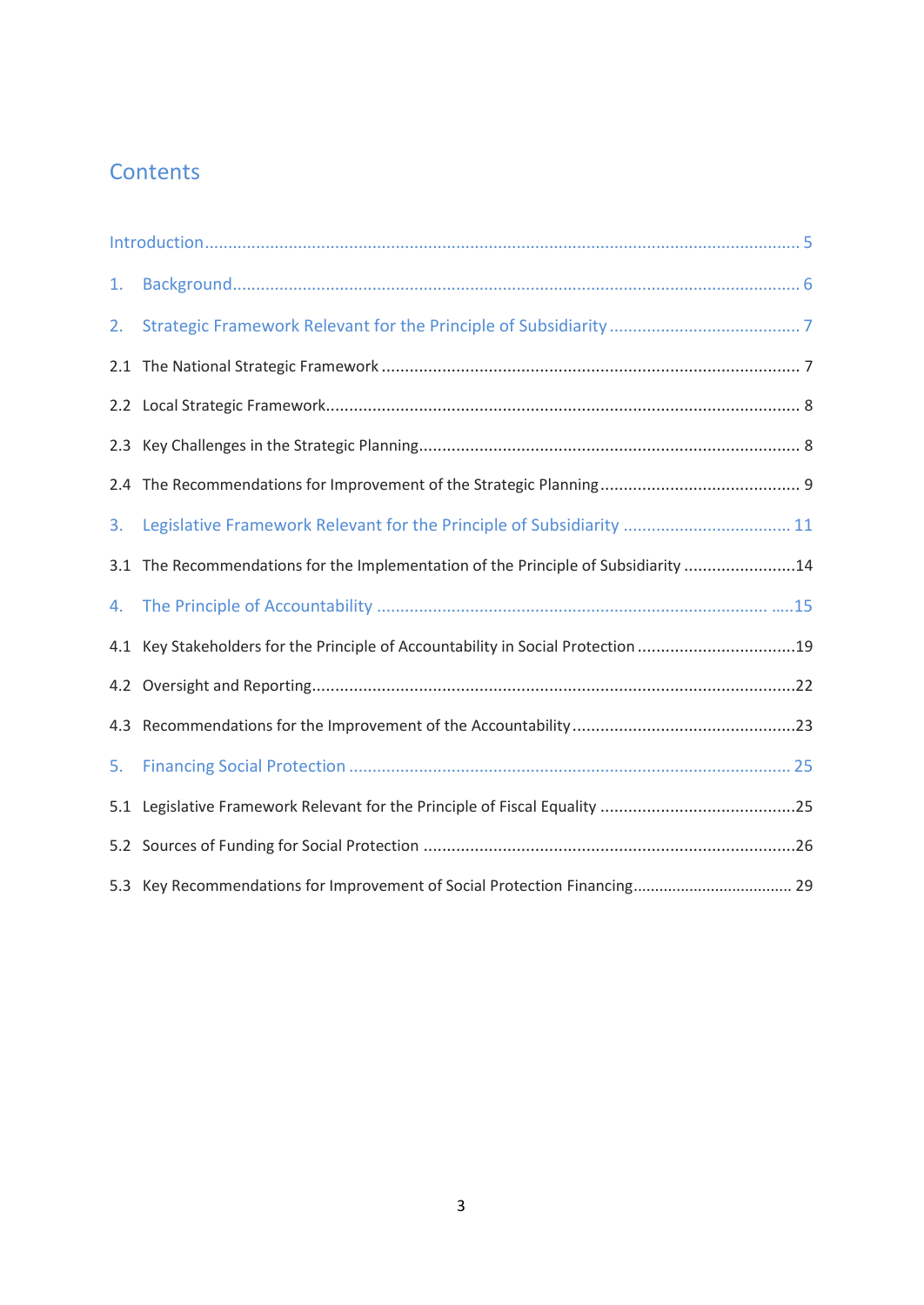# <span id="page-3-0"></span>Abbreviations

| AP           | <b>Autonomous Province</b>                             |
|--------------|--------------------------------------------------------|
| <b>GDP</b>   | Gross domestic product                                 |
| <b>CSW</b>   | <b>Centre for Social Work</b>                          |
| EU           | <b>European Union</b>                                  |
| <b>IDP</b>   | Internally displaced persons                           |
| <b>LSU</b>   | Local self-government units                            |
| <b>LSG</b>   | Local self-government                                  |
| LAP          | <b>Local Action Plan</b>                               |
| <b>NES</b>   | <b>National Employment Service</b>                     |
| Charter      | <b>European Charter of Local Self-governments</b>      |
| <b>RS</b>    | <b>Republic of Serbia</b>                              |
| <b>SCTM</b>  | <b>Standing Conference of Towns and Municipalities</b> |
| <b>SDC</b>   | <b>Swiss Agency for Development and Cooperation</b>    |
| <b>VD</b>    | <b>Vertical dimension</b>                              |
| <b>UNOPS</b> | <b>United Nations Office for Project Services</b>      |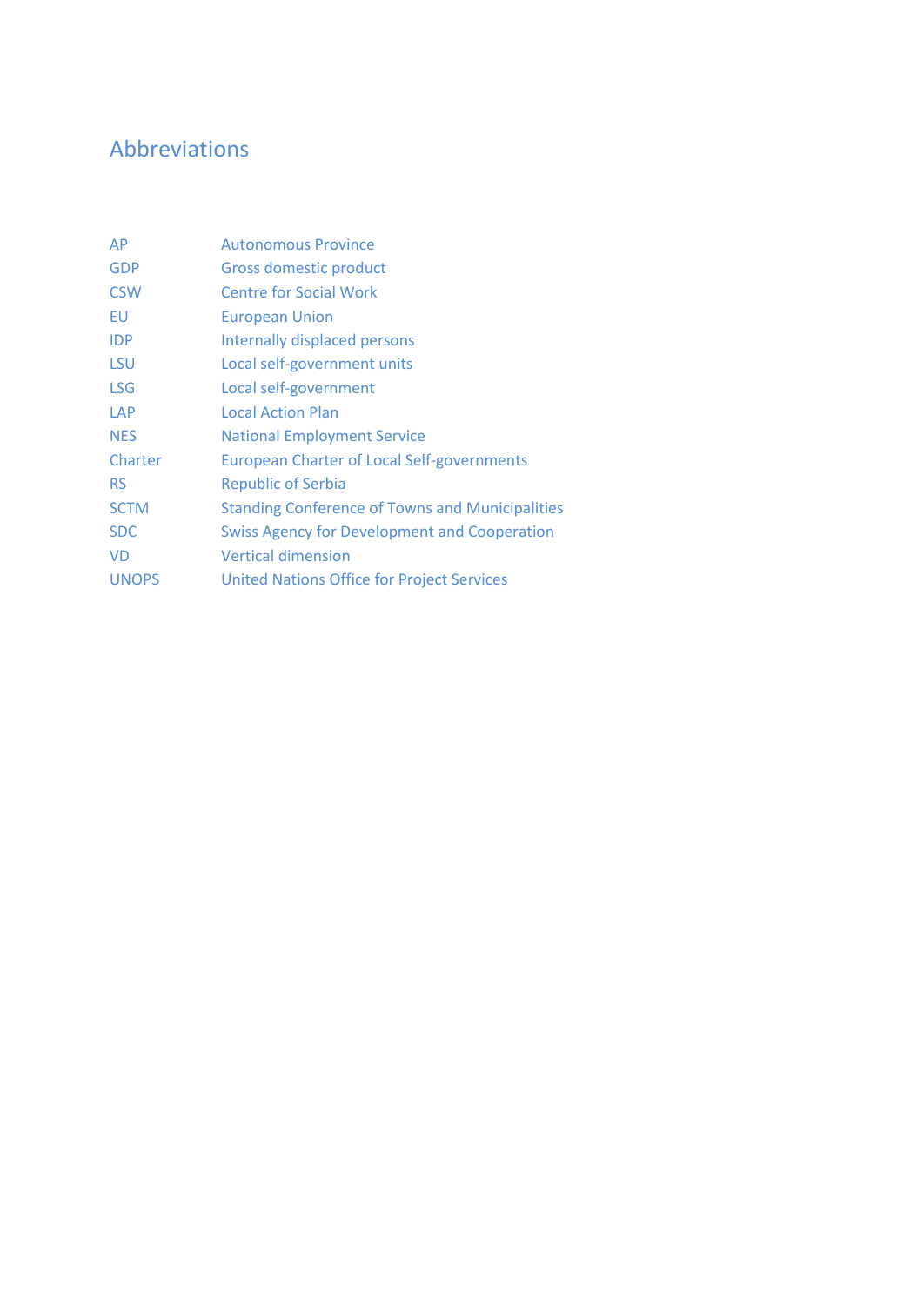# Introduction

European PROGRES was the largest area based development Programme in Serbia whose objective was to support sustainable development of 34 municipalities in the South East and South West of the country. Two major donors - the European Union and the Government of Switzerland together with the Government of Serbia provided the funding necessary to reach the set Programme's goals.

The Programme contributed to sustainable development of the underdeveloped areas and creation of more favourable environment for infrastructure development and business growth by strengthening local governance, improving vertical coordination, planning and management capacities of the LSGs, improving business environment, as well as enhancing implementation of social inclusion and employment policies.

The European PROGRES Programme worked towards improvement of good governance and adoption of good governance principles as a cross cutting aspects of the entire Programmes' intervention.

This paper is prepared as logical continuation of the efforts within the preceding Programme, EU PROGRES, and the then published study "Vertical Dimension of Good Governance". <sup>1</sup> These collected findings were discussed with the Standing Conference of Towns and Municipalities (SCTM) and the Swiss Development Cooperation (SDC), which was providing backstopping to the programme on Good Governance. It was jointly agreed, to broaden conclusions in analysis of the vertical dimension in two important areas - social protection and environmental policy.

European PROGRES organised participatory consultations from December 2015 until August 2017. Three regional workshops were held, and attended by representatives of 23 local self-governments, 11 Centres for Social Work and eight national institutions and organisations<sup>2</sup>. Additionally, focus group and personal interviews gained deeper insight into practices and perceptions of stakeholders and LSGs.

This paper presents the views of the representatives of the European PROGRES local self-governments (LSGs), which belong to the category of underdeveloped local self - governments (III and IV group of development). The identified challenges in applying the principles of good governance at the local level (with particular reference to the principles of subsidiarity, accountability and financial equality) should be the subject of particular attention of the creators of the national strategic and legislative framework, especially in light of the accession to the European Union.

<sup>&</sup>lt;sup>1</sup> http://www.euprogres.org/dokumenti/en/11\_46\_GG\_Vertical\_Dimension\_FINAL.pdf

<sup>&</sup>lt;sup>2</sup> Ministry of Labour, Employment, Veteran and Social Affairs, Republic Secretariat for Public Policy, Standing Conference of Towns and Municipalities, Social Inclusion and Poverty Reduction Unit, Republic Institute for Social Protection, Centres for Social Work Association, Office for Human and Minority Rights, Centre for Social Policy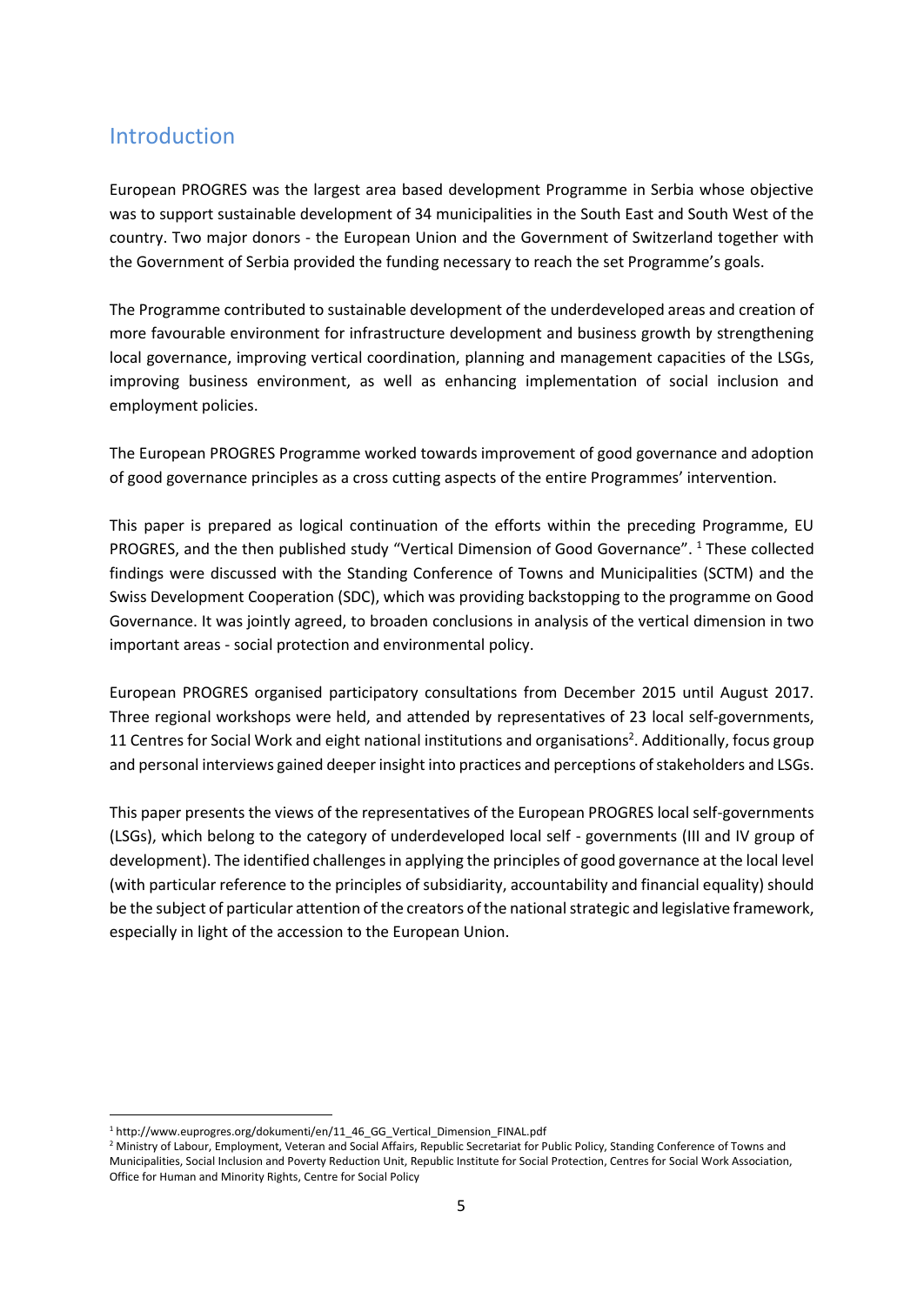# <span id="page-5-0"></span>1. Background

The Vertical dimension (VD) of governance - the relationship between local self – governments and the central government, has to be taken into account in any efforts to improve governance at the local level.

In practice, the vertical dimension is assessed through the three main principles: subsidiarity or transfer of the competences; accountability and the fiscal equivalence. The notion of decentralisation entails the process of transferring certain functions from the central level to lower levels of government, but also to non-governmental organisations and other relevant stakeholders.

**The principle of subsidiarity** implies that the work will be assigned to the higher level only if the lower level cannot fulfil the task completely and adequately. Local self-governments must be enabled to fulfil the tasks assigned to them, which means that the transfer of tasks and responsibilities must be followed by the adequate resources, including financial means.

According to the European Charter of Local Self-Government (Art. 3, Para. 13), the concept of local self-government "denotes the right and the ability of local authorities, within the limits of the law, to regulate and manage a substantial share of public affairs under their own responsibility and in the interests of the local population". This means that existence of original scope of responsibilities is one of the fundamental assumptions for local self-government functioning.

The main motive for decentralisation of social protection is because the central level of authority cannot adequately respond to the needs of citizens, especially with regards to actual social services delivery. It is hard to assess what are local priorities by the national level, while planning and decision making would also be affected. This most often affects the **availability** of different social services for the citizens.

The decentralisation of social protection services also aims to achieve a higher **quality** of the services, because it is more difficult to tailor-make them for beneficiaries from the central level, i.e. they are not innovative enough and they are slow to change. The quality of the services is also supported by higher **competitiveness**, or the possibility for pluralism of service providers (both in the public and the private and civil society sectors).

The more choices for the services providers enables a higher degree of **participation** of service beneficiaries themselves, which also has an impact on designing the services themselves according to the actual needs of the beneficiaries. The Decentralisation also increases the **financial accountability** of local authorities and enables funding to be more **transparent**. A considerable number of local selfgovernments have limited financial resources that must be used for high-priority services and therefore some local self-government neither recognise nor budget funds for these purposes.

The key preconditions to achieve this principle, according to the opinions of the national institutions' and local self-governments' representatives expressed during the consultative process are: simulative

 $\overline{\phantom{a}}$ <sup>3</sup> https://rm.coe.int/168007a088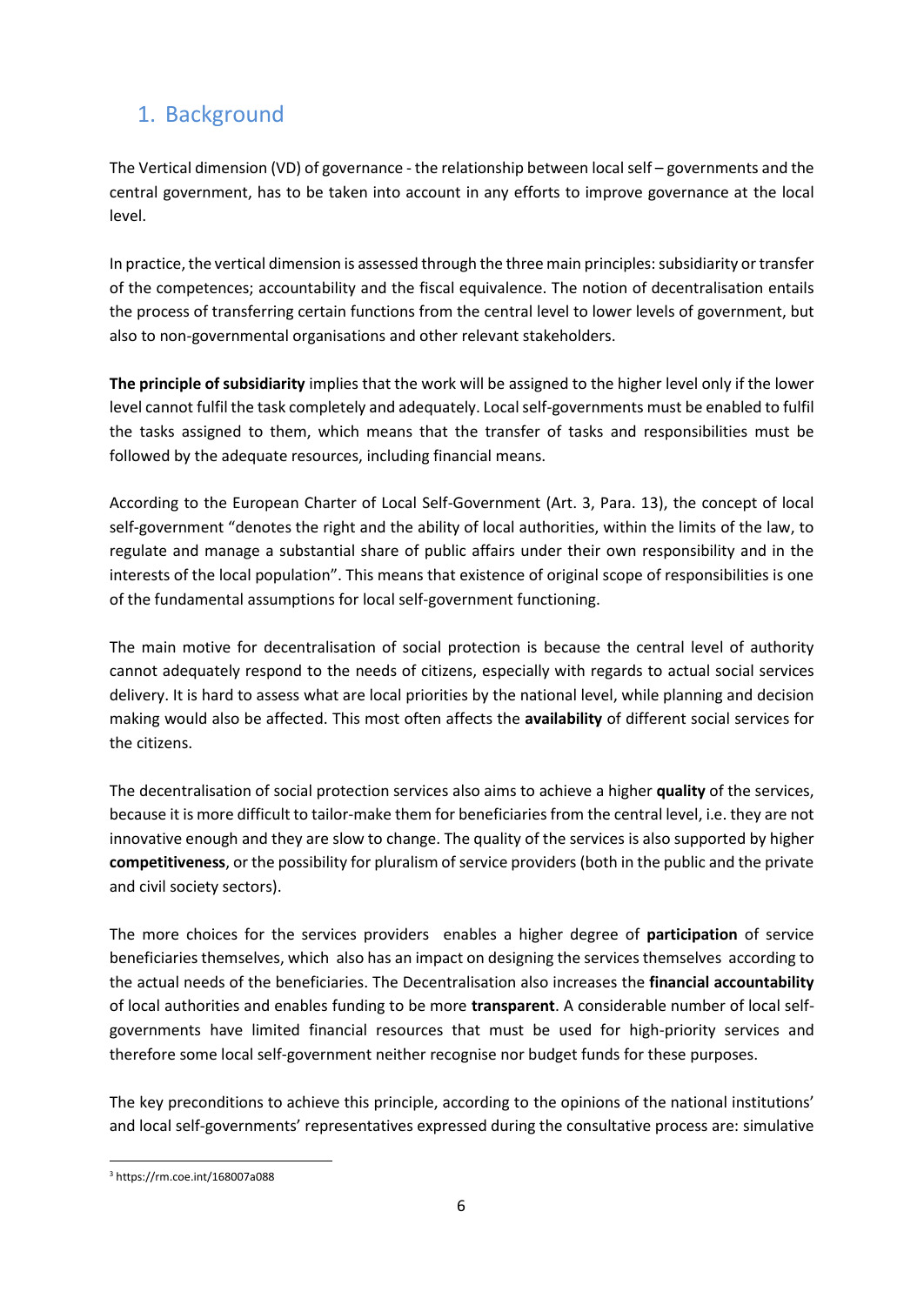strategic and legislative frameworks, as well as the existence of institutional capacities for their implementation.

# <span id="page-6-0"></span>2. Strategic Framework Relevant for the Principle of Subsidiarity

# <span id="page-6-1"></span>2.1 The National Strategic Framework

The Republic of Serbia has no defined strategic framework offering directions for social protection development, which also impedes relevant planning at the local level. The Draft Law on the Planning System<sup>4</sup> which introduces mandatory planning will help to overcome this identified challenge related to the lack of the national strategic framework. The 2016 Employment and Social Reform Programme in the Process of Accession to the EU<sup>5</sup>, as well as 2018-2020 draft underline that redefinition of social protection systems priorities, taking into account that welfare allowances and the financial transfers to LSGs are the largest state budget expenditures $6$ .

The reform of the social protection system, initiated after the year 2000, focussed the priorities towards reducing poverty and addressing consequences of the breakdown of Yugoslavia and secondhighest and second-longest hyperinflation in world history (1992-1994), coupled with the international isolation and economic sanctions. Per capita income was plunged for more than 50 %, from 1990 until 1993, from 4,249 USD to 1973 USD<sup>7</sup>. As the consequence personal incomes, pensions and purchasing power decreased dramatically. To make the things even more hard, the number of internally displaced persons (IDPs) was more than half a million in Serbia and Montenegro<sup>8</sup>.

The Strategy of Social Protection Development (2005-2008)<sup>9</sup> identified the need for further decentralisation of the social protection system, which was to be supported by transfer of competences and funds for the fulfilment of the social protection rights by the relevant laws (primarily by the Law on Social Protection, the Law on Financial Support to Families with Children, the Law on Local Self-Government Financing, the Budget System Law).

The Strategy indicated the need for amended regulatory framework to ensure that the government provides minimum of the guaranteed rights to social protection beneficiaries and that their availability be guaranteed to all, under equal conditions, with a clear demand for the system to be flexible and open for the provision of optimal services.

The directions defined in the Strategy of Social Protection Development were only partially translated into the provisions of the Law on Social Protection, which was adopted in 2011, and strategic directions for future action in social protection have as yet not been defined. The former Minister of Labour, Social and Veteran Affairs announced at the end of 2016 adoption of the new Law on Social Protection,

l <sup>4</sup> http://www.parlament.gov.rs/upload/archive/files/lat/pdf/predlozi\_zakona/2386-17%20-%20LAT.pdf

<sup>5</sup> https://minrzs.gov.rs/lat/aktuelno/program-reformi-politike-zaposljavanja-i-socijalne-politike-u-procesuprist447cd5bb31b5d1565483b1a42.html

<sup>6</sup> Page 37, http://www.mfin.gov.rs/UserFiles/File/javne%20rasprave/2017/Nacrt%20ERP%202018-2020.pdf

<sup>7</sup> Source: https://unstats.un.org/unsd/snaama/introduction.asp

<sup>8</sup> According to UNHCR http://www.unhcr.org/44e5c79f11.pdf

<sup>9</sup> http://npm.rs/attachments/strateg.razvoja.soc.zastite.pdf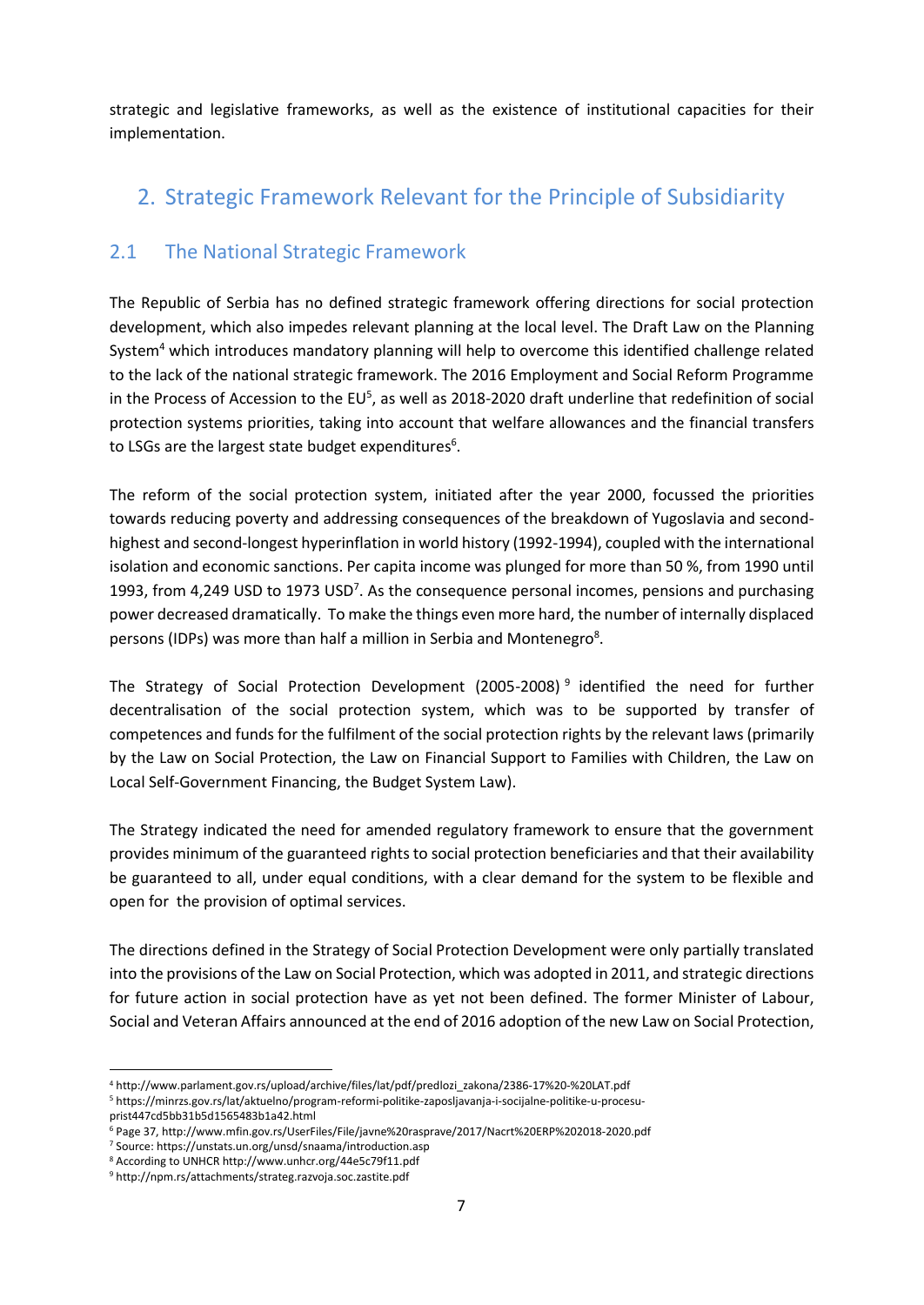as well as the development of the new Strategy for social protection. It is necessary to assess current needs in this area as well as the capacities of local communities to implement the pertained laws and strategic priorities.

Other sector-specific strategic documents enabling social inclusion of vulnerable and marginalised groups have been of particular importance for the development of the social protection system. Most of them expired (the National Action Plan for Children<sup>10</sup>, 2004; the National Strategy on Ageing<sup>11</sup>, 2006; the National Strategy for Improving the Situation of Persons with Disabilities<sup>12</sup>). Among the current strategic documents, this topic is also tackled by the Strategy for Social Inclusion of Roma Men and Roma Women<sup>13</sup> 2016-2025, the National Strategy for Refugees and IDPs 2015-2020<sup>14</sup> and the Strategy for the Reintegration of Returnees Based on Readmission Agreement, 2009<sup>15</sup>.

# <span id="page-7-0"></span>2.2 Local Strategic Framework

Local self-governments developed and adopted the local strategies and action plans for development of social services. However, these documents are not harmonised as umbrella strategy document at the national level expired and the new is not yet available. The overarching development strategy document in European PROGRES LSGs is mainly the Local Sustainable Development Strategy adopted as a result of the Exchange 2 Programme – Joint Support to Local Self-Governments with the aim to standardise the methodology of the strategic planning processes. Twenty four EP LSGs have adopted the Local Sustainable Development Strategy, nine LSGs have the Social Protection Strategy and 11 of them adopted documents to address the youth issues<sup>16</sup>.

The key challenges for the strategic planning identified by the representatives of the municipalities from the South and the South-West Serbia are presented below.

# <span id="page-7-1"></span>2.3 Key Challenges in the Strategic Planning

- 1. Lacking of the national sector strategy on social protection was identified as the key challenge, but simultaneously a precondition for ensuring the respect of the principle of subsidiarity in social protection, both by the representatives of local self-governments and the representatives of national institutions/organisations.
- 2. The Law on Social Protection <sup>17</sup> prescribes obligation of the local self-governments to adopt the Programme for the Promotion of Social Protection – and LSGs usually do not meet this legal requirement. There is no predictability of trends in the development of the social protection system at the national level, which poses a risk for the sustainability of local services.

<sup>10</sup> http://www.pravadeteta.com/attachments/286\_NACIONALNI%20PLAN%20AKCIJE%20ZA%20DECU.pdf

<sup>11</sup> https://www.minrzs.gov.rs/files/doc/porodica/strategije/Nacionalna%20strategija%20o%20starenju.pdf

<sup>12</sup> https://www.minrzs.gov.rs/files/doc/porodica/strategije/Strategija%20unapredjenja%20polozaja%20OSI.pdf

<sup>13</sup> https://www.minrzs.gov.rs/lat/strategija-za-socijalno-ukljuc.html

<sup>14</sup> http://www.kirs.gov.rs/docs/nacionalna\_strategija\_izb\_i\_irl.pdf

<sup>15</sup> http://www.kirs.gov.rs/articles/navigate.php?type1=14&lang=SER&date=0

<sup>&</sup>lt;sup>16</sup> Concussions from participatory process

<sup>17</sup> Law on Social Protection ( "Official Gazette of RS", No. 24/2011)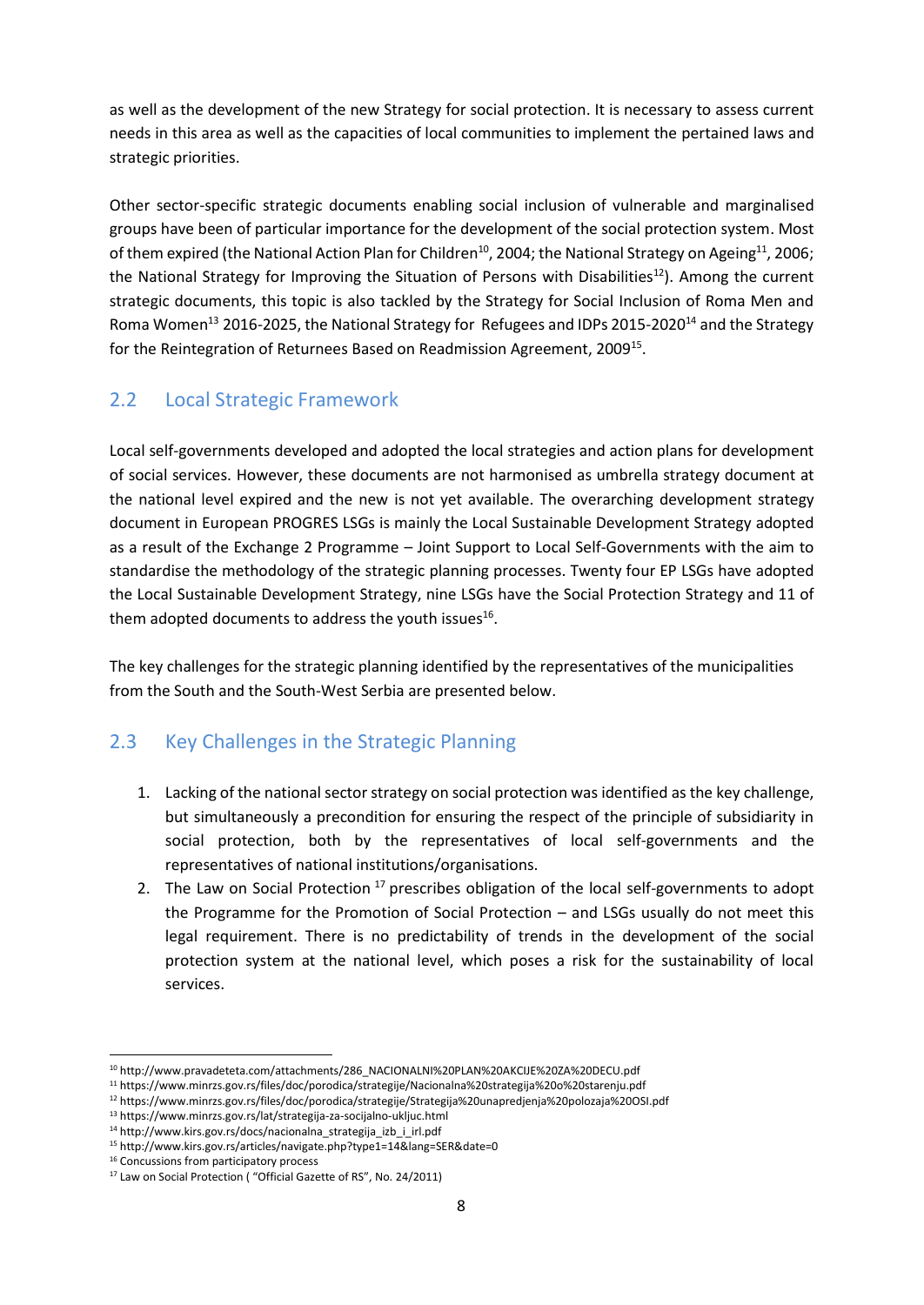- 3. Local planning is characterised as "cabinet-based" and reactive, rather than proactive. Planning rarely includes mapping/analysing beneficiaries' needs.
- 4. Though Public hearing process is conducted during preparation and before adoption of the strategic documents and regulations, the respect of the transparency principle, according to LSG representatives, is not sufficiently ensured. Participation and transparency should be fostered in all stages of creation and implementation of the social protection policies.
- 5. Low level of participation of the representatives of marginalised and vulnerable groups in the development, implementation and monitoring of the activities and the results defined by the national strategic framework for social policy/protection was also pointed out. To a certain extent, the communication has been established through the proactive work of the civil society organisations and their networks/coalitions.
- 6. The Planning process doesn't have the full cycle, and monitoring and evaluation are missing, meaning that proper assessment of the policy outcomes from the previous strategic period is not available. Also, weak inter-sectoral approach in defining measures important for improving social inclusion, reduces success of the prevention of entering into the social protection system.
- 7. The harmonisation of the programme budgeting with the projections of the national strategies for the implementation of envisaged measures/activities is necessary.
- 8. There is considerable demand of the line ministries and the international programmes for development of a large number of sector strategies/action plans, which directly or indirectly are determining local priorities relevant for social inclusion of vulnerable groups, and are putting certain pressure on the insufficiently developed LSG planning capacities. Therefore, in local practice, we come across a 'mountain' of strategic documents (social protection strategy, Local Action Plan (LAP) for Roma, LAP for refugees and IDPs, LAP for returnees based on Readmission Agreement, LAP for persons with disabilities, LAP for employment etc.), which are most often not harmonised with the national level documents but among themselves as well. As a consequence the funds for their implementation are planned and provided neither in the national budget nor in local budgets.
- 9. The financial situation of local self-governments is not predictable. Although the implementation of the Decision on Earmarked Transfers<sup>18</sup> provided sustainability of the standardised services, the fact that earmarked transfers are executed annually, does not provide sufficient certainty in planning.

# <span id="page-8-0"></span>2.4 The Recommendations for Improvement of the Strategic Planning

- 1. Development and adoption of the National Social Protection Strategy was recognised as a *conditio sine qua non* for development of social protection at the national and local level.
- 2. To define clearly responsibilities the national level and support existing capacities operationally and financially (Social Inclusion and Poverty Reduction Unit, the Republic Secretariat for Public Policies, the Republic and the Provincial secretariats for social protection) more clearly, in order to establish continuity of the process of social protection policy development, defined in the relevant strategies.

l

<sup>18</sup> Decision on Earmarked Transfers (Official Gazette, 18/2016)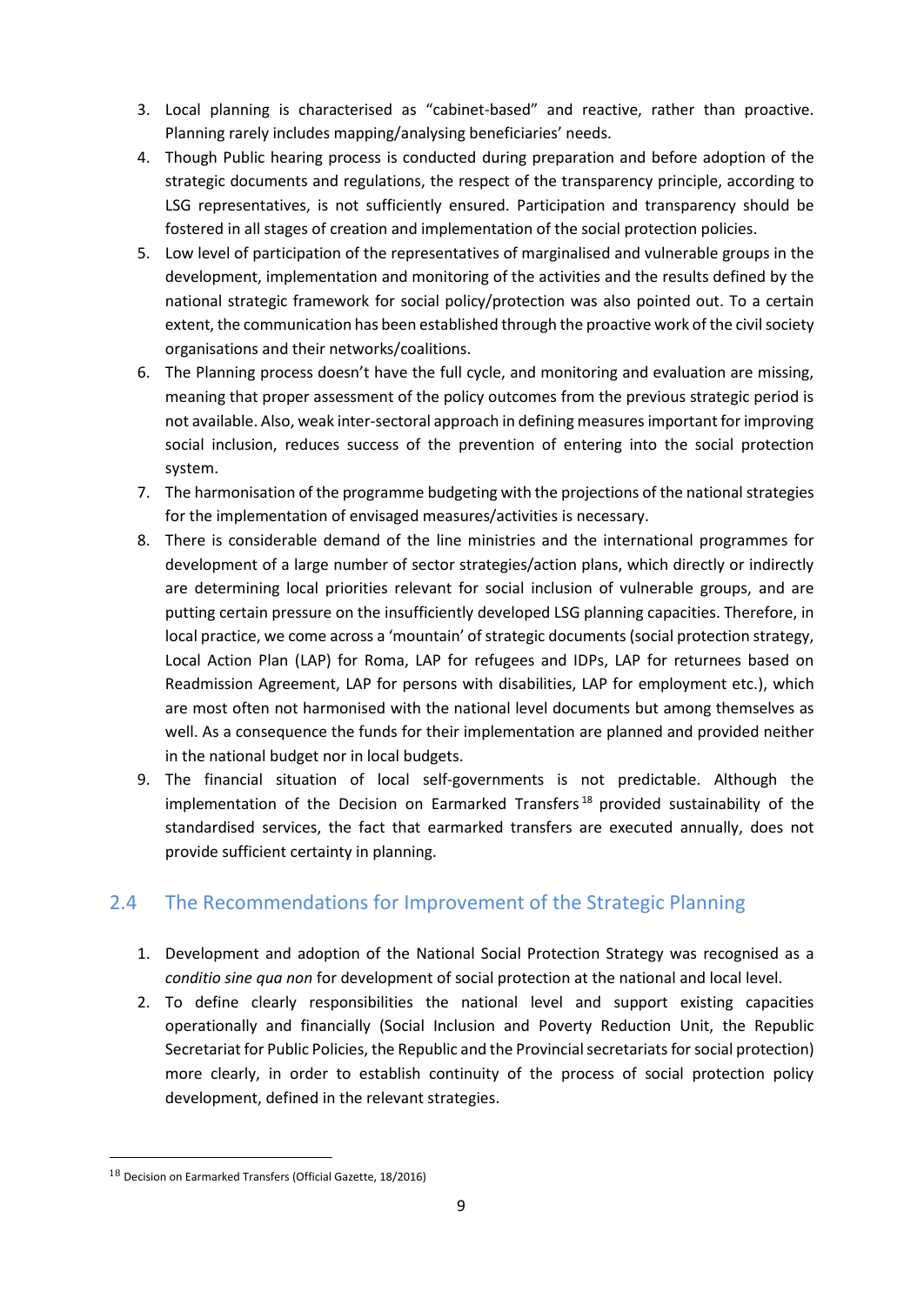- 3. Planning for earmarked transfers form the central state should be for three-year period, in line with presentation of capital expenditures in the local budget. This will ensure the predictability of the funding.
- 4. Ensure respect for the participatory approach in the development of the national strategic documents, and enable LSGs to articulate their needs through the established SCTM social protection network, and to participate in defining priorities and measures of the national strategies relevant for the area of social protection/social inclusion.
- 5. Asymmetric decentralisation is one of the answers in cases of diverse needs for social services and various levels of development of LSGs. Transfer of the competences can be made according to the LSGs' needs, predominant issues and development level of the capacities (institutional, infrastructural, financial, etc.).
- 6. Inter-municipal cooperation in provision of the social services is highly relevant for the underdeveloped LSGs. This solution should be backed up by regional social protection planning that could greatly contribute to responsible and rational allocation of the existing resources, while at the same time meeting the needs of citizens for social services.
- 7. Local self-governments need support to establish sustainable institutional capacities to take over the coordination of development, implementation, monitoring and evaluation of effects of the local social protection policy. This is especially important in the light of the Draft Law on the Planning System<sup>19</sup> that will regulate planning practices and impose substantial changes in the planning practice.
- 8. When defining the internal organisation of local governments in the Rulebook on internal organisation and job classification of city/municipal administrations, it is necessary to define the position of officer in charge for the coordination of strategic planning processes with clearly defined performance objectives. Particularly, it is recommended to establish professional training programmes in order to enable continued advancement of public sector employees in this area.

l

<sup>19</sup> http://www.parlament.gov.rs/upload/archive/files/lat/pdf/predlozi\_zakona/2386-17%20-%20LAT.pdf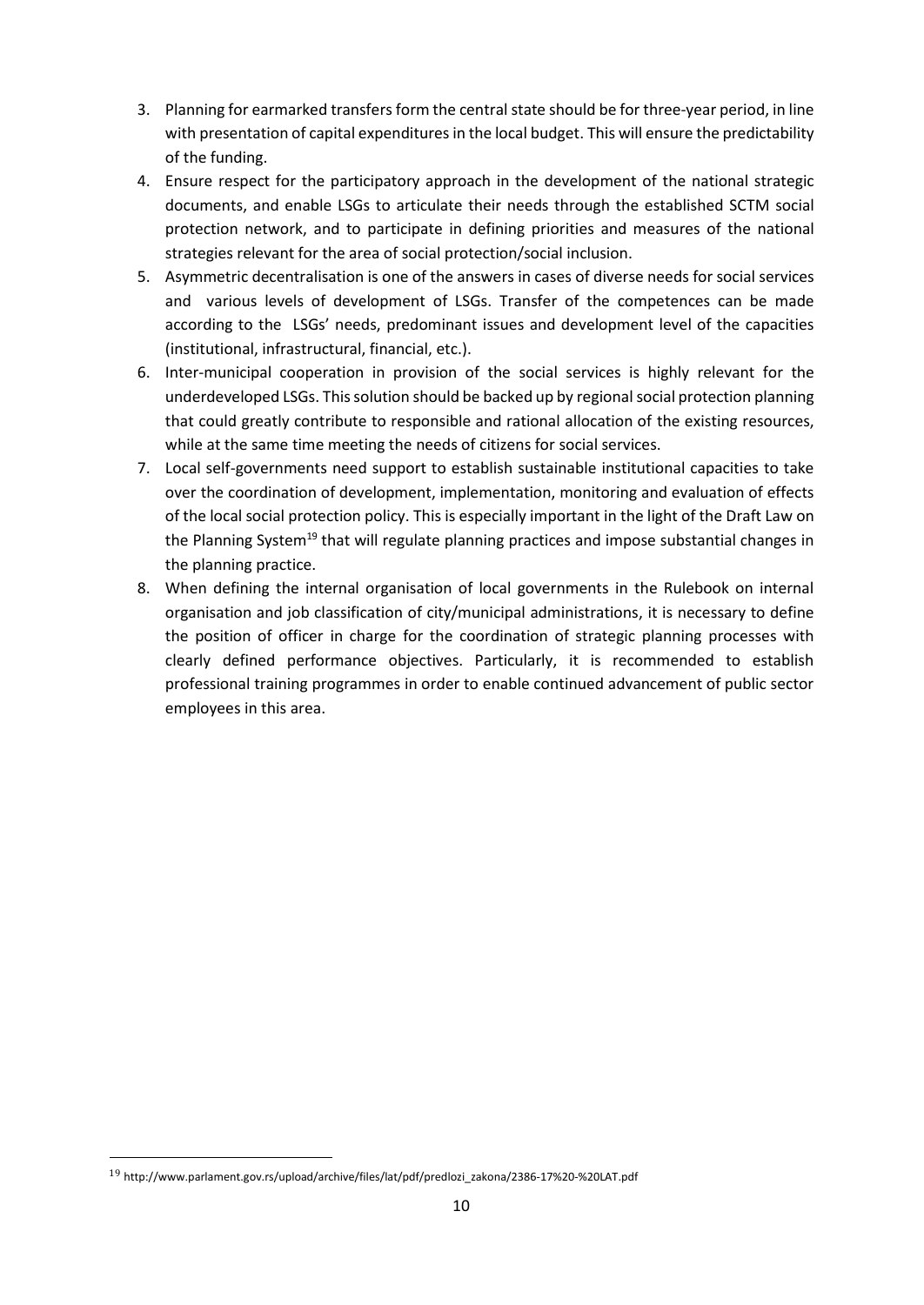# <span id="page-10-0"></span>3. Legislative Framework Relevant for the Principle of Subsidiarity

The principle of subsidiarity is one of the general principles of the European Union Law, and it states that "Public responsibilities shall generally be exercised, in preference, by those authorities that are closest to the citizen. Allocation of the responsibility to another authority should weigh up the extent and nature of the task and requirements of efficiency and economy.<sup>20</sup>

The **European Charter of Local Self-Government <sup>21</sup>** (Charter), is the most important European document on local government, is signed and ratified by the National Parliament of the Republic of Serbia in 2007, entered into force on 1 January 2008. However, the National Parliament did not ratify Art. 4 paragraphs 3 and 5, Art. 6, Art. 7, Paragraph 2, Art. 8, Paragraph 3 of the Charter, which specifically refer to the exercise of powers and scope of competences of the local authorities (i.e. the principle of subsidiarity), to appropriate structures and administrative resources relevant for the mission of the local authorities (i.e. the fiscal equality principle) and the financial compensation of the elected representatives and proportionality principle in the context of administrative supervision (i.e. the principle of accountability). Some experts have concluded that the full ratification of the Charter is impossible due to some provisions in the Serbian Constitution. Although it was planned for this issue to be the subject of further discussions of relevant institutions and experts, even ten years after the ratification of the Charter, consensus on this issue has still not been achieved.

LSG representatives draw their right to local self-government from the **2006 Constitution of the Republic of Serbia<sup>22</sup> ,** which is proclaimed in the Article 12, and which is subject only to the supervision of constitutionality and legality. Delegation of public powers (Article 137) defines that "in the interest of more efficient and rational fulfilment of rights and obligations of citizens and meeting the needs directly relevant for their life and work, the law may delegate certain tasks in the scope of competences of the Republic of Serbia, to the autonomous province or the local self-government unit". According to Article 190, Paragraph 1, point 8 of the Constitution "the municipality also fulfils other tasks set out in the law", and according to Article 20, point 39 of the Law on Local Self-Government (LLSG), municipality "also fulfils other tasks of direct interest for the citizens, in accordance with the Constitution, the Law and the Statutes".

Comments of the Venice Commission on Constitution23 of the Republic of Serbia pointed out few very important issues that were obstacles to full ratification of the Charter, also highly relevant for the functioning of local self-governments. While the Constitution provides for a right of citizens to local self-government, the content of this right is left it nearly entirely to the legislature to define the scope of these rights, while it entirely depends on the willingness of the National Assembly of the Republic of Serbia whether self-government will be realised or not. Furthermore, the Constitutional regulation of the division of competences between the State, autonomous provinces and units of local selfgovernance is quite complicated and leaves quite a wide scope for interpretation and specification through legal acts of lower rank, while the Constitution does not include any explicit guarantees for the financial autonomy of the municipalities. The Constitution sets clearly municipal tasks by the

<sup>20</sup> Article 4 of European Charter for Local Self-Government, https://rm.coe.int/168007a088

<sup>21</sup> https://rm.coe.int/168007a088

<sup>&</sup>lt;sup>22</sup> [http://www.parlament.gov.rs/upload/documents/Ustav\\_Srbije\\_pdf.pdf](http://www.parlament.gov.rs/upload/documents/Ustav_Srbije_pdf.pdf)

<sup>23</sup> http://www.venice.coe.int/webforms/documents/default.aspx?pdffile=CDL-AD(2007)004-e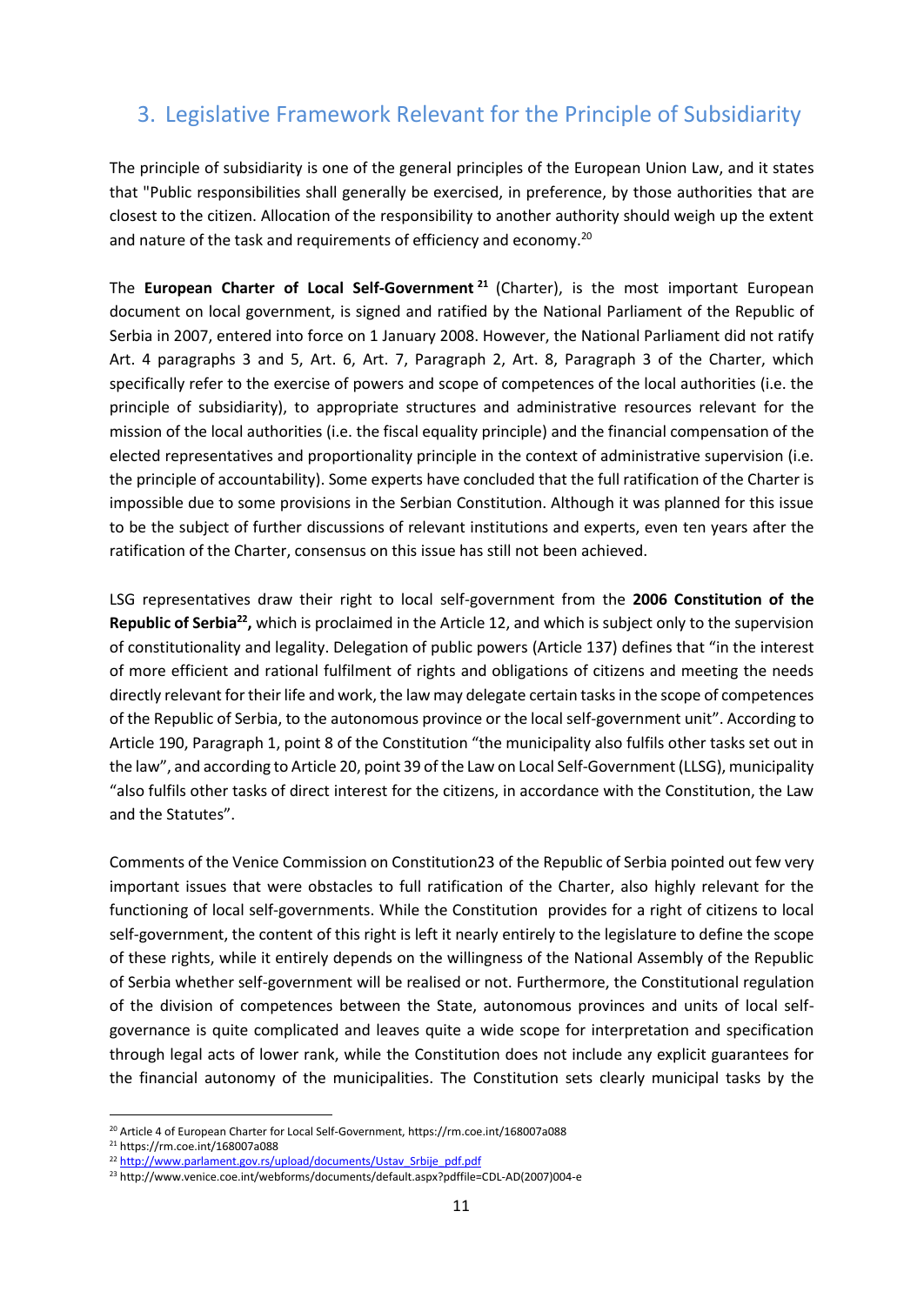method of enumeration, defining that only stated tasks are valid for local self-governments. Municipalities and cities do not have jurisdiction over activities that are not explicitly stated<sup>24</sup>.

Milosavljevic and Jerinic (2012)<sup>25</sup> also concluded that it is clearly laid down in the Constitution, and repeated in the LLSG, that new tasks under the competences of the LSG may also be set out by laws, without the necessity of constitutional revision. This clearly opens space and provides possibility for legislators to decide on further decentralisation.

Same authors also argued that new competences of LSGs would include the assumption of "leftover" competences (residual competence) for the LSGs, until possibly included within the scope of broader communities. This assumption is compliant with the principle of subsidiarity, but it seems that the quoted provisions of the Constitution and the LLSG do not directly support it.

Besides Constitution, that following laws define the framework for action for LSGs in social protection and division of the competences. :

**The 2014 Law on Local Self-Government<sup>26</sup> -** Article 20 of the Law defines LSG competences, referring to the establishment of social protection institutions, monitoring and ensuring their functioning, providing permits for the start of operations for social protection institutions founded by other legal entities and natural persons, determining the fulfilment of conditions for providing social protection services, setting out norms and standards for the institutions' activities, adopting regulations on social protection rights and performing the tasks of state appointed custodian.

**The 2011 Law on Social Protection<sup>27</sup>** regulates the activity, objectives, principles, rights and services of social protection, procedures for exercising social protection rights and using social protection services, rights and obligations of social protection beneficiaries, procedures for exercising rights and using social protection services, etc. The Law on Social Protection distinguishes between two types of tasks in the area of social protection:

 **Delegated LSG tasks in the area of social protection** – In accordance with the Law on Social Protection, all financial transfers are within the mandate of the central level (except for onetime cash assistance) and services of accommodation in homes and families. Financial rights are administered by the Centres for Social Work (CSW) and relevant LSG services. CSWs simultaneously assess the needs of vulnerable citizens and plan their protection, and according to the Family Law  $(2005)^{28}$ , they also perform the role of custodian. LSG representatives did not identify any issues related to the funding of these rights. Transfers for the rights to financial support measures were assessed as regular and sufficient. In terms of delegated tasks under CSW competences (cash assistance, legal family protection, and home based accommodation), no particular issues regarding the funds for their implementation were identified, but a review of the criteria of eligibility would certainly be a topic for discussion, because of abuse that occurs in practice.

<sup>24</sup> http://www.arhiva.drzavnauprava.gov.rs/files/dokumenta-6.pdf

<sup>25</sup> Available here: http://www.skgo.org/publications/details/439

<sup>26</sup> (Official Gazette RS, No. 129/2007 i 83/2014 – other law)

<sup>27</sup> <http://www.minrzs.gov.rs/files/doc/porodica/Zakon%20o%20socijalnoj%20zastiti.pdf>

<sup>28</sup> Family Law (Official Gazette, 18/2005, 72/2011, 6/2015)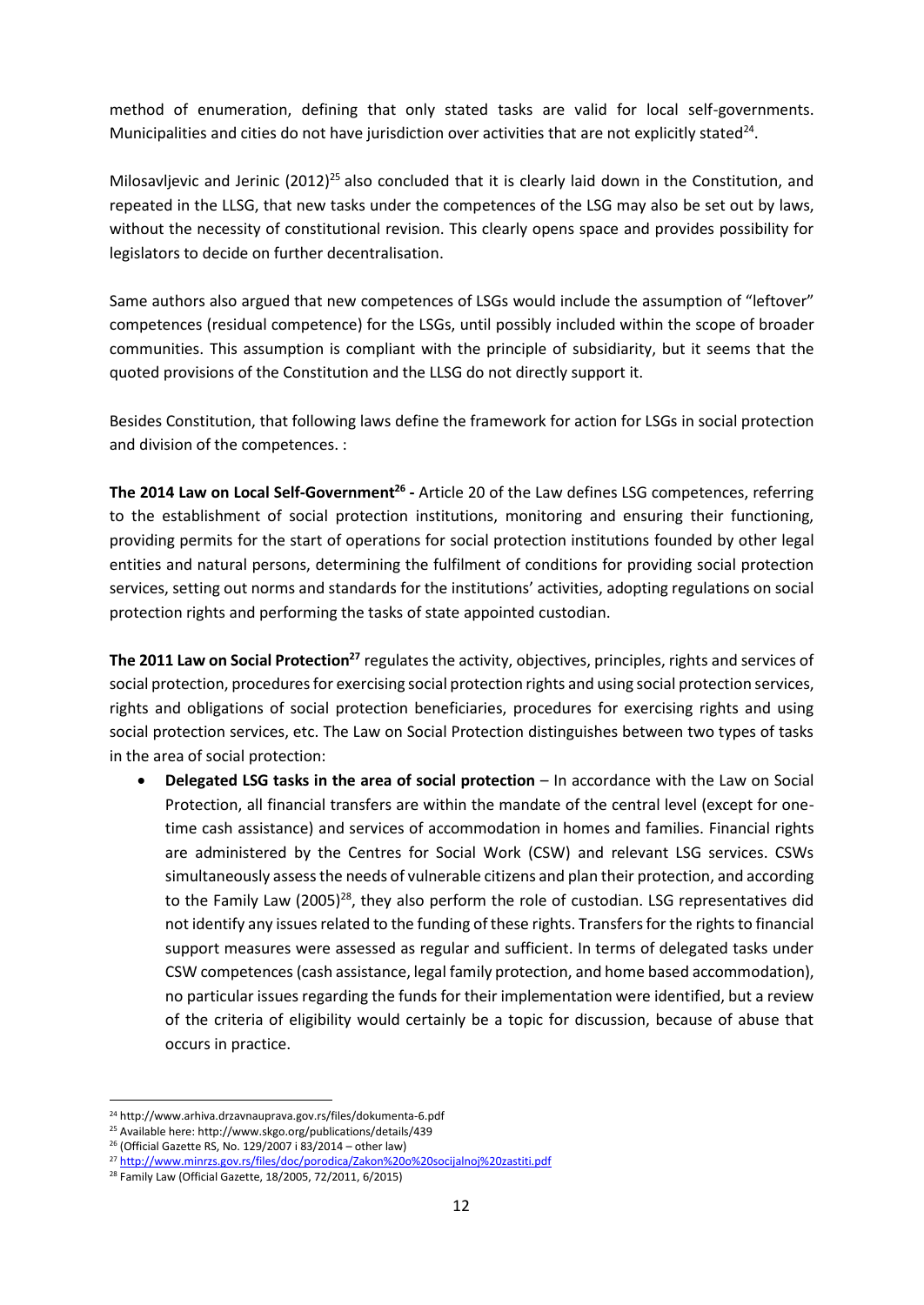**Original LSG competences in social protection** – the local level mandate also includes community services and one-time cash assistance, as well as in-kind transfers to poor individuals and families. The exercise of these rights is defined in the Decision on Social Protection, which is harmonised with the Law on Social Protection, and which presents grounds for adopting Rulebooks, defining in more detail the procedural and substantial legal issues relevant to this.

**Statutes and other acts of cities and municipalities** do not represent independent legal sources that would serve to define new competences, in addition to those defined in the Constitution and the law, and the same basic outlay of municipal and city bodies should result in a basically quite similar organisation of the administration and services of cities and municipalities. Statutes, as the highest LSG legal acts, define LSG competences in the most general way in the areas directly or indirectly relevant for the citizens and their social protection rights. Further development of statutory provisions relevant for citizens' rights to social protection is defined in the Decision on Social Protection (harmonised with the Law on Social Protection) and Decision on Financial Support to Families with Children (Harmonised with the Law on Financial Support to Families with Children). Decisions on social protection in all LSGs are adopted by local assemblies and present legal basis for funding the rights provided therein (more in the Section: Principle of Accountability).

By analysing the existing legislative framework, we can conclude that the system of social protection in Serbia is partly decentralised (particularly with regard to social services). Which direction will decentralisation further take will depend on the measure in which it can contribute to the attainment of the main goals or purposes of social protection: reduce poverty through providing opportunities to meet the basic needs of socially vulnerable citizens; provide support to the natural family (reduce separating children from natural families); continue the process of deinstitutionalisation (particularly by reducing the number of children and persons with intellectual difficulties in residential institutions); develop alternative, extra institutional forms of protection (through the development of community social services); increase participation of beneficiaries in service creation and service availability; encourage pluralisation of social service providers (include civil and private sectors more); improve the quality of services and develop control and regulatory mechanisms; improve inter-sector cooperation.

Thus, these are the main limitations for the decentralisation of the social protection system: insufficiently developed organisational and financial mechanisms; insufficiently developed professional and control mechanisms (the quality of services in the community remains out of control considering that the control mechanisms are linked primarily to the central level of authority); insufficient transparency of local authorities; unbalanced regional development in Serbia, which places citizens in unequal position with regards to the variety and availability of social services; unevenly developed network of service providers (particularly different presence of the civil and private sectors in the domain of service provision).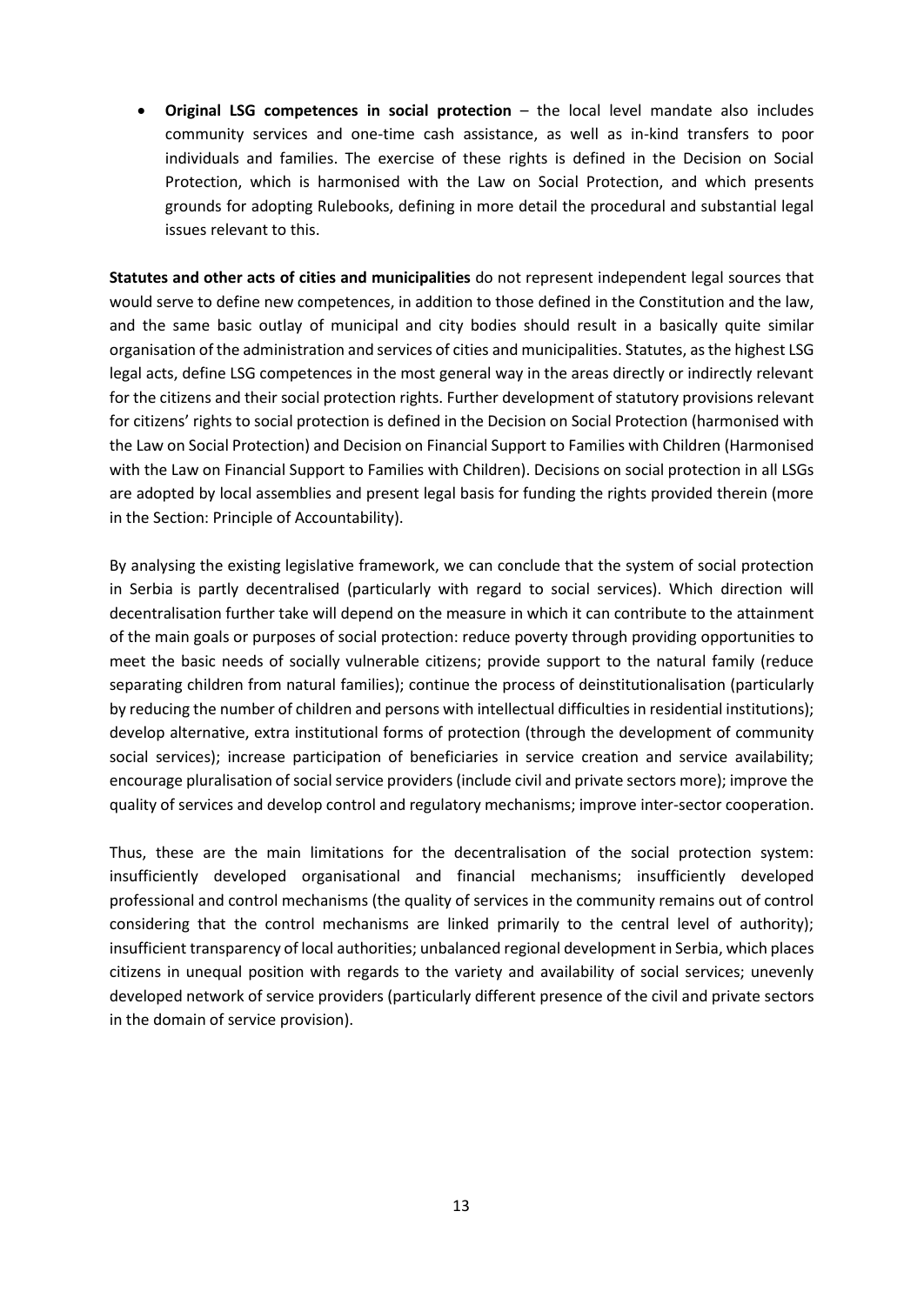# <span id="page-13-0"></span>3.1 The Recommendations for the Implementation of the Principle of Subsidiarity

- 1. The development of the new Law on Social Protection has to be the result of a participatory process with LSG representatives, in order to remove possible challenges in the implementation phase.
- 2. The existence of valid by-laws (ordinances and rulebooks), would to a great extent enable consistency in the implementation of the relevant laws (primarily the Law on Social Protection).
- 3. Development of the social protection system and services in LSGs is necessary; however the capacities of LSGs for implementing legal provisions are limited. It is concluded that there is a need for affirmative measures to strengthen the existing and establishment of new organisational capacities within the LSGs and the line institutions (primarily CSW, but also NES, educational and health institutions).
- 4. According to the principle of subsidiarity, the national level should deal only with those issues that cannot be meaningfully dealt with by local self – governments. However, in order to have efficient task fulfilment, the pros and cons need to be weighed particularly well before some competences from the central level are decentralised to the lower levels of authority (provincial and local), while source of funding has to follow competences decentralisation.
- 5. The division of the competences and the delegation of the authority should be followed by sufficient funds. Fiscal decentralisation should count income but as well expenditures. LSGs clearly put forward the demand for fiscal decentralisation, so that they may respond to the demands set before them, by both the Law on Social Protection and other laws relevant for social inclusion, and the relevant strategies. Earmarked transfers for the social protection services are an important, but insufficient source of funding.
- 6. The range of weaknesses in the performance of competences at the local level can hardly be overcome by isolated actions undertaken at the local level only, but this would be possible primarily through comprehensive reforms in the administrative and political systems of the entire country. A special attention here should be given to finding adequate solutions for the local level.
- 7. Criteria for awarding cash social assistance, funded from the national budget, should be examined, considering that, due to the insufficient capacities for supervision, misuse of these funds occurs in the practice.
- 8. Local self-governments have insufficient capacities. Legal solution should be found that would make exceptions in the regime of ban on employment for social protection officers, considering the Law on Social Protection provides for a significantly extended scope of LSG competences in this area. Introducing quotas for employment of staff is one of the possible solutions.
- 9. Further capacity bundling of municipal administration as well as decision makers is needed, especially the competences of mayors / city/municipal council members, so that local policy coordination could meet the national priorities and ensure as consistent as possible application of the principle of subsidiarity.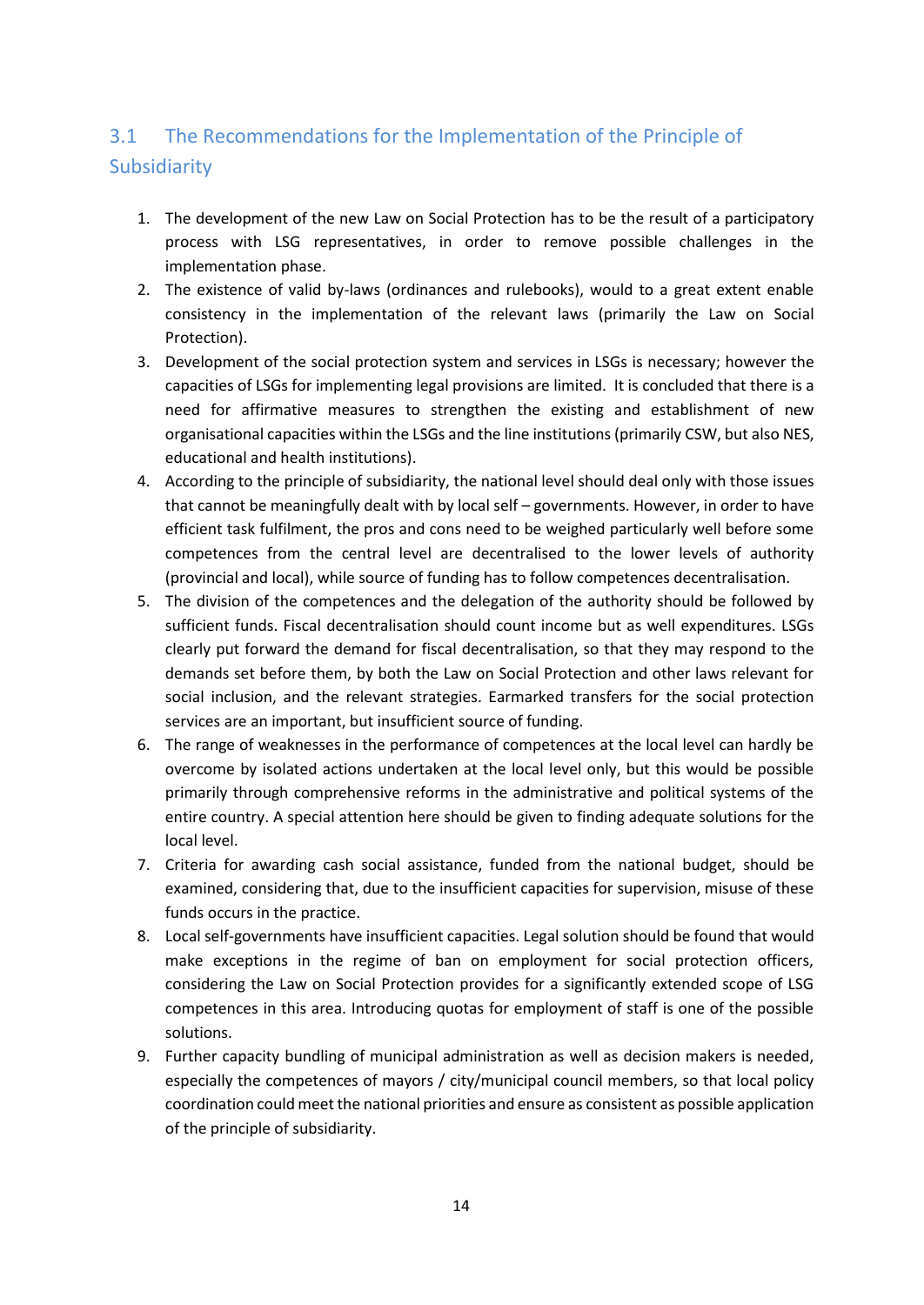# <span id="page-14-0"></span>4. The Principle of Accountability

Local self-government is not an end in itself, but always acts on behalf of the government and/or the local population. The system in which LSG accountability is taken seriously must guarantee that the responsibilities are clearly divided (it must be clear which level is responsible for what) and it must be clear whom the municipalities are accountable to (the local population and the state).

The following principles are underlining this viewpoint:

- The state should not interfere in the local sphere, otherwise accountability cannot be achieved at the local level
- The state administration should define (and implement) foundations guaranteeing local accountability, but leave internal organisation (structures and processes) to local selfgovernments
- Decisions made by local bodies at the local level must be explained to the citizens; appropriate structures and processes should be in place.

As with all other processes, decentralisation has certain limitations and preconditions that must be met in order for its strengths not to become weaknesses<sup>29</sup>. Decentralisation can cause more harm than benefits if adequate support and appropriate structure are lacking and if accountability mechanisms were not established.

All three forms of decentralisation were duly represented in the Law on Social Protection. The Republic of Serbia de-concentrated certain social protection tasks (various administrative procedures are handled at lower levels of government, particularly in competent services at local communities). Some tasks were delegated to provincial and local community services, and a set of social services and some pecuniary entitlements entirely rest in the competence of local self-government units (devolution). The distribution of competences envisaged by this strategy paper is shown below.

 $\overline{\phantom{a}}$ <sup>29</sup> http://www1.worldbank.org/publicsector/decentralization/decentralizationcorecourse2006/CoreReadings/Ahmad.pdf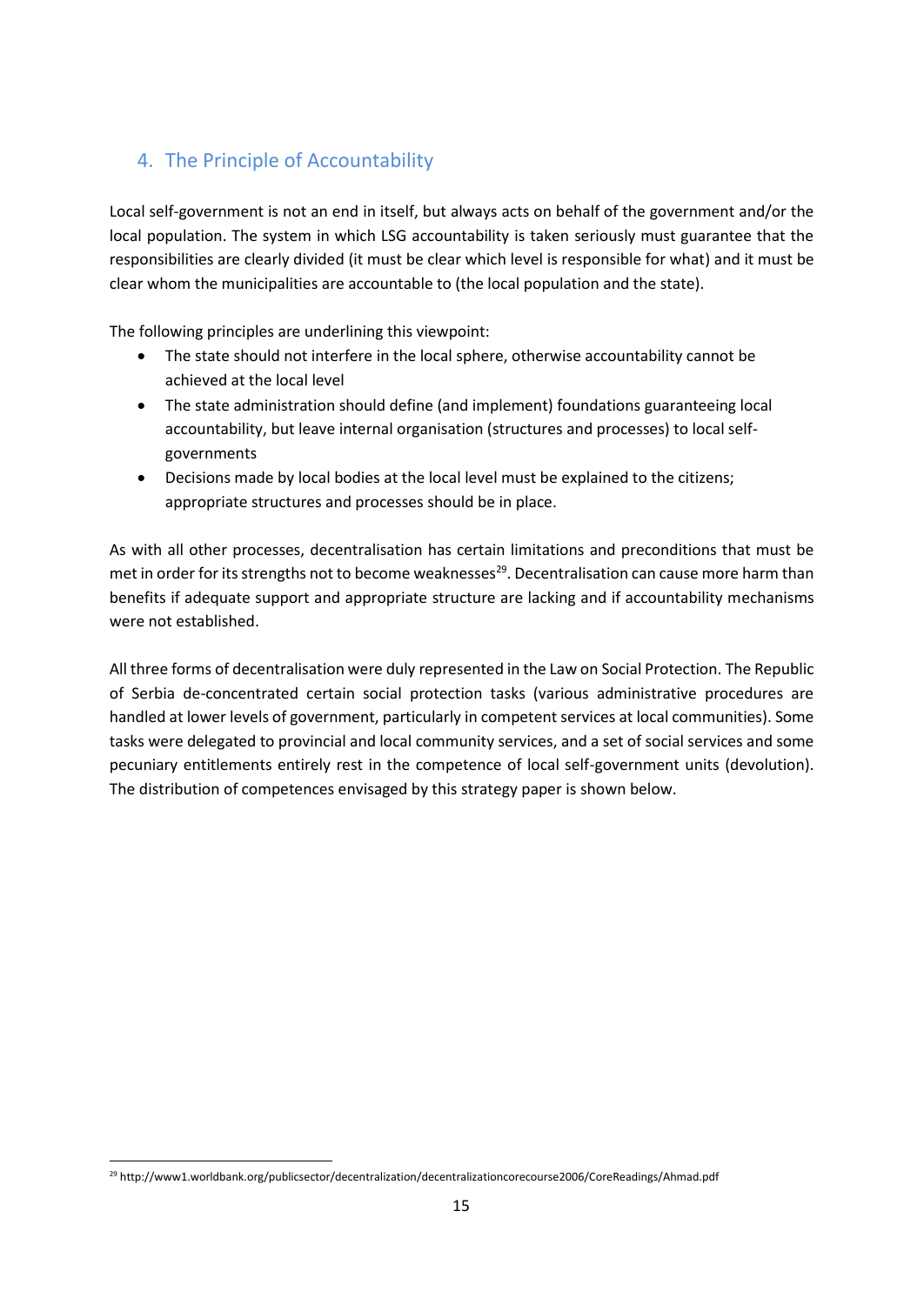#### **Division of Competences**

#### **Central level**

The Ministry of Labour, Employment, Veteran and Social Affairs adopts decisions and funds financial expenditures, except for non-refundable financial assistance which rests in the sphere of competence of local self-governments. Moreover, the central level is competent for services of institutional and foster family accommodation, as well as regulatory and control mechanisms.

The national (central) level of government:

- adopts strategies, laws and bylaws
- regulates the system of social and legal protection for families
- regulates the rights and services in the field of social protection
- defines the system of financing (for central, provincial and local levels)
- defines pecuniary entitlements financed from the national budget including subsidies for energy generating product receipts
- defines the establishment and management of social protection institutions, financed by the the Government (the Republic Institute for Social Protection, the Social Protection Chamber)
- adopts social protection development and improvement programmes at national level
- defines oversight of the operation of bodies and holders of public authority, oversight of the professional work in centres for social work and social protections institutions, and inspection control of the operation of social protection institutions and social protection service providers
- issues licences to professionals for the performance of professional tasks in social protection and social protection organisations providing daily services to the community, family and institutional accommodation services
- accredits training and/or service provision programmes.

#### **The Autonomous Province (AP) of Vojvidina**

The AP of Vojvodina retains certain competences in the social protection system. The Statute lays down that the AP of Vojvodina can establish social protection institutions in accordance with the Law and Act by the Government, and regulate programming issues in social protection of families, children, the youth and the elderly.

The Province can:

- establish social protection institutions on its territory in accordance with the network of the institutions for the accommodation of users defined by the Government
- nominate supervision boards and directors of social protection institutions for the accommodation of users
- establish the Provincial Social Protection Institute and adopt the programme for the improvement of social protection in the AP of Vojvodina
- provide an opinion to the draft decision concerning the network of social protection institutions for the accommodation of users passed by the Government of the Republic of Serbia, to the extent it concerns the territory of the AP of Vojvodina,
- approve nomination of directors of centres for social work in the territory of the AP of Vojvodina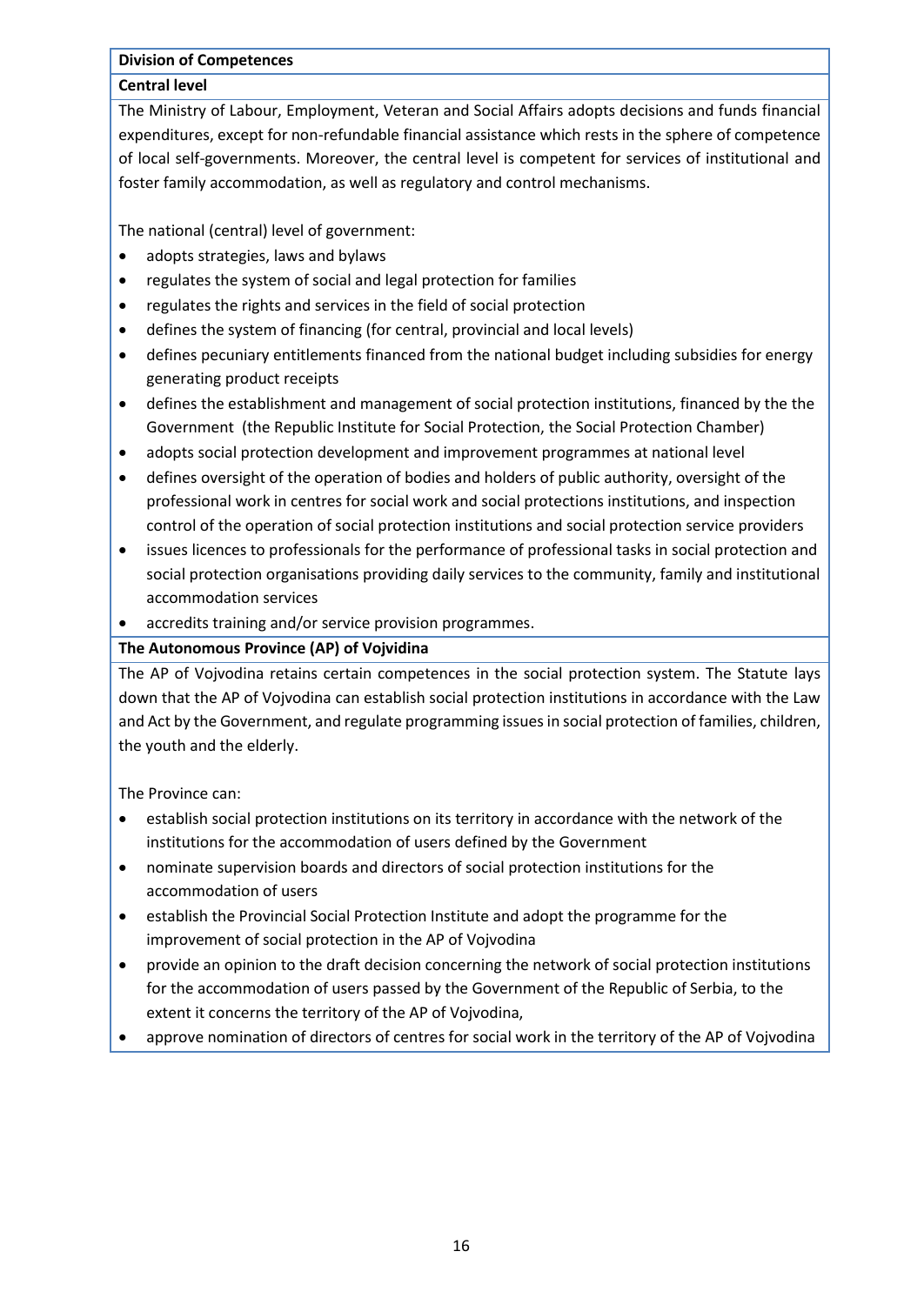- determine that the conditions for the commencement of operation of social protection institutions in the territory of the Province have been fulfilled
- act as the second instance body on decisions of centres for social work operating on the territory of the Province
- oversee and inspect the operation of institutions (as a delegated task)
- through its legal protection and guardianship bodies, act on appeals against decisions made by public guardian bodies in the territory of the Province and inspect public guardian bodies (as delegated tasks).

#### **Local level**

Some functions and competences were de-concentrated to the local level and to local services and organisations. Hence centres for social work compile documents and issue decisions concerning entitlement to pecuniary social welfare and custodial care and assistance, and competent municipal services perform similar tasks regarding child benefits, parenting allowances and childbirth salary compensations. Conditions for the eligibility for these entitlements were defined at the central level and they are financed from the national budget. Numerous services have been completely delegated to the local level. Entitlements and services in the field of social protection are stipulated at local community level; these are funded and managed from the local budget (devolution).

The following tasks are fully in the domain of the competences of local self-governments :

- adopting programmes contributing to the satisfaction of individual and common needs of citizens in the field of social protection on the territory of local self-government
- establishing the Centres for Social Work
- setting up (establish and nominate management bodies) and funding of daily services in the community
- establishing and financing non-institutional social protection services
- providing funds to finance social protection services.

All of the tasks within the original scope of the competences of local self-governments comprise their compulsory scope – which indicates the existence of not only a right but also a duty to perform (the obligation to ensure the performance of these competences through bodies, organisations and services). This simultaneously means there are no competences that would comprise the voluntary scope, i.e. regarding which the municipality and/or town could decide whether or not they would perform. Individual municipalities and cities will not perform all competences (and delegated tasks) when there is no factual need to do so (e.g. there are no refugees and displaced in the territory of the municipality or the percent of the Roma population is low).

The consequences for the non-performance of individual competences from the original scope have not been specifically provided for (except in three cases where the municipal/town assembly can be disbanded, or if an election is not carried out, or if the assembly is not constituted within legal deadlines). Conversely, if individually delegated tasks are not carried out, a competent state authority is obligated to undertake measures to provide for their performance.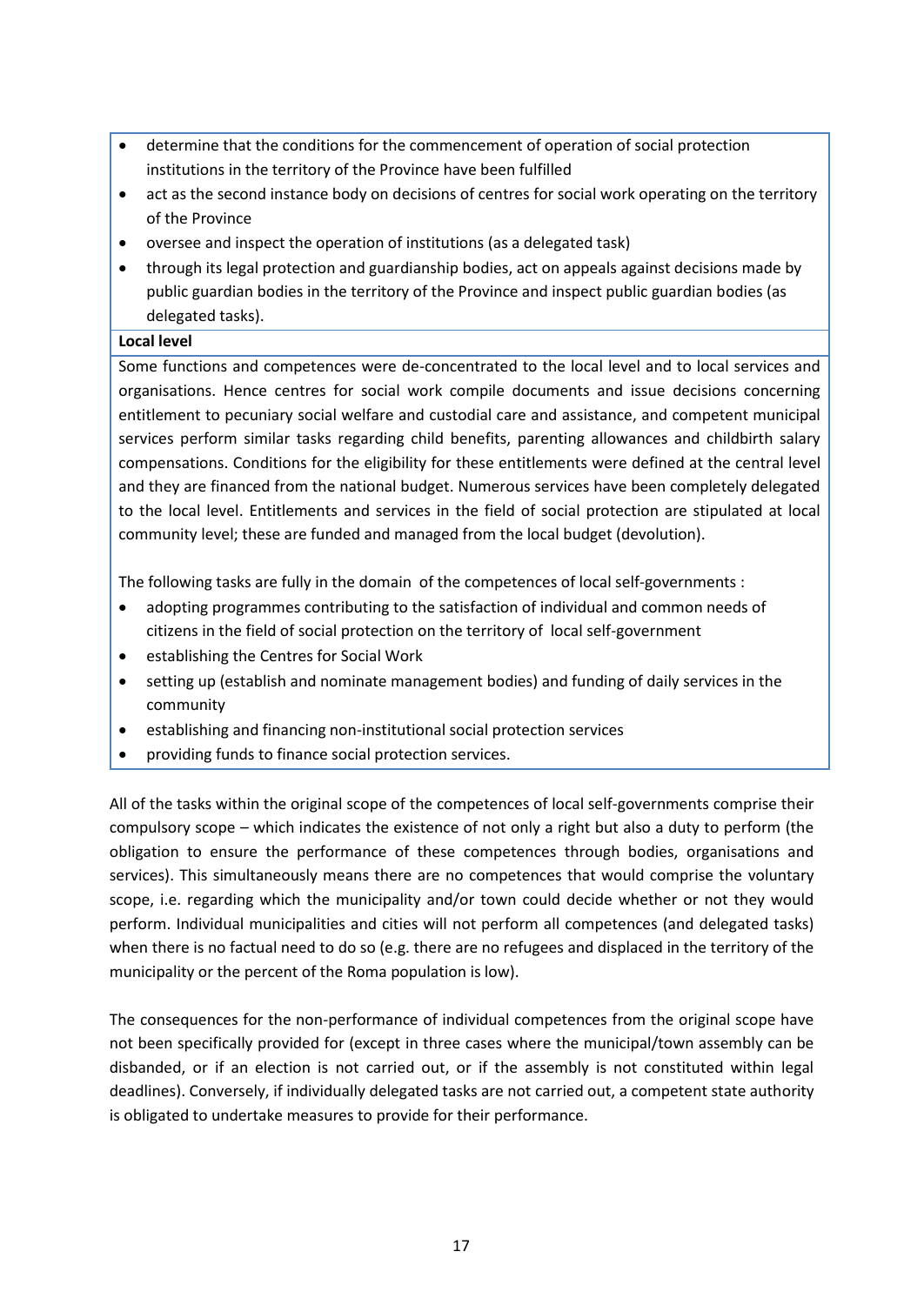When dimensioning individual competences in the original scope, only a smaller portion of these competences is explicitly listed in the Constitution and in the Law on Local Self-Government specifically, by specifying a task to be carried out (e.g. adopting the Statute, budget and individual plans, establishing bodies, organisations and services for municipal needs, etc.). Instead of this, the majority of competences makes use of descriptive legal terms (legal standards), such as: 'regulates and ensures', 'carries out tasks', 'creates conditions', 'sets up', 'takes care of', 'takes care of and provides conditions for', 'encourages and assists' etc. In both cases it is up to specific laws to stipulate conditions under which each of the individual tasks will be carried out (in the first case), or the types of tasks and conditions under which these will be performed (in the second case). In practice, this means original competences are rarely complete, and even when they are complete they need to be performed under conditions and to the extent stipulated by the appropriate sector law. On the one hand, this provides the necessary legality to local self-government competences, making them uniform to a large extent and guaranteeing the preconditions for equality of all citizens before the local self-government bodies. On the other hand, the same approach makes competences rather rigid, detailed and conditioned with legislation, which is why municipalities and towns – when carrying out tasks from their remit – only have the freedom (discretionary space) that the laws permit, which is as a rule not enough. The same approach makes competences fluent and dependent on the adoption or amendment of legislation in areas that define certain competences.

Different from the presented situation concerning competences in the original scope, **delegated tasks** that municipalities undertake are always dimensioned by the relevant laws, precisely because this concerns the delegation of individual tasks performed by the public administration rather than a transfer of competences. Uniform standard procedures for the performance of tasks apply here, with a minimum tolerance for municipalities' and towns' freedom to customise how they carry out these tasks, depending on their local circumstance and needs. Municipalities' and cities' competences are designed by enumeration, whereby their competences are only the ones explicitly listed in the Constitution and legislation. The second possible approach, albeit an unused one, would consist of what is called the 'general clause method', whereby the general assumption would apply that municipalities and towns retain all competences except those positively fixed as higher public authorities' competences. The first method is more certain and traditionally preferred in legal system concerning the distribution of competences between territorial units.

It is the responsibility of the state to ensure that the LSGs act in accordance with the provided legal framework and that LSG tasks are carried out in line with state requirements. In accordance with the principle of subsidiarity, these requirements should be whittled to a minimum. In other words, state supervision will be limited to ensuring the observance of laws and it will never be disproportional. The principal (the state or the citizens at local level, depending on the situation) has at its disposal the necessary mechanisms to call the executive (LSG, its bodies or civil servants) to account. This requires transparency mechanisms in order for the principal to be in possession of all necessary information to judge whether local self-government tasks were handled in a satisfactory manner.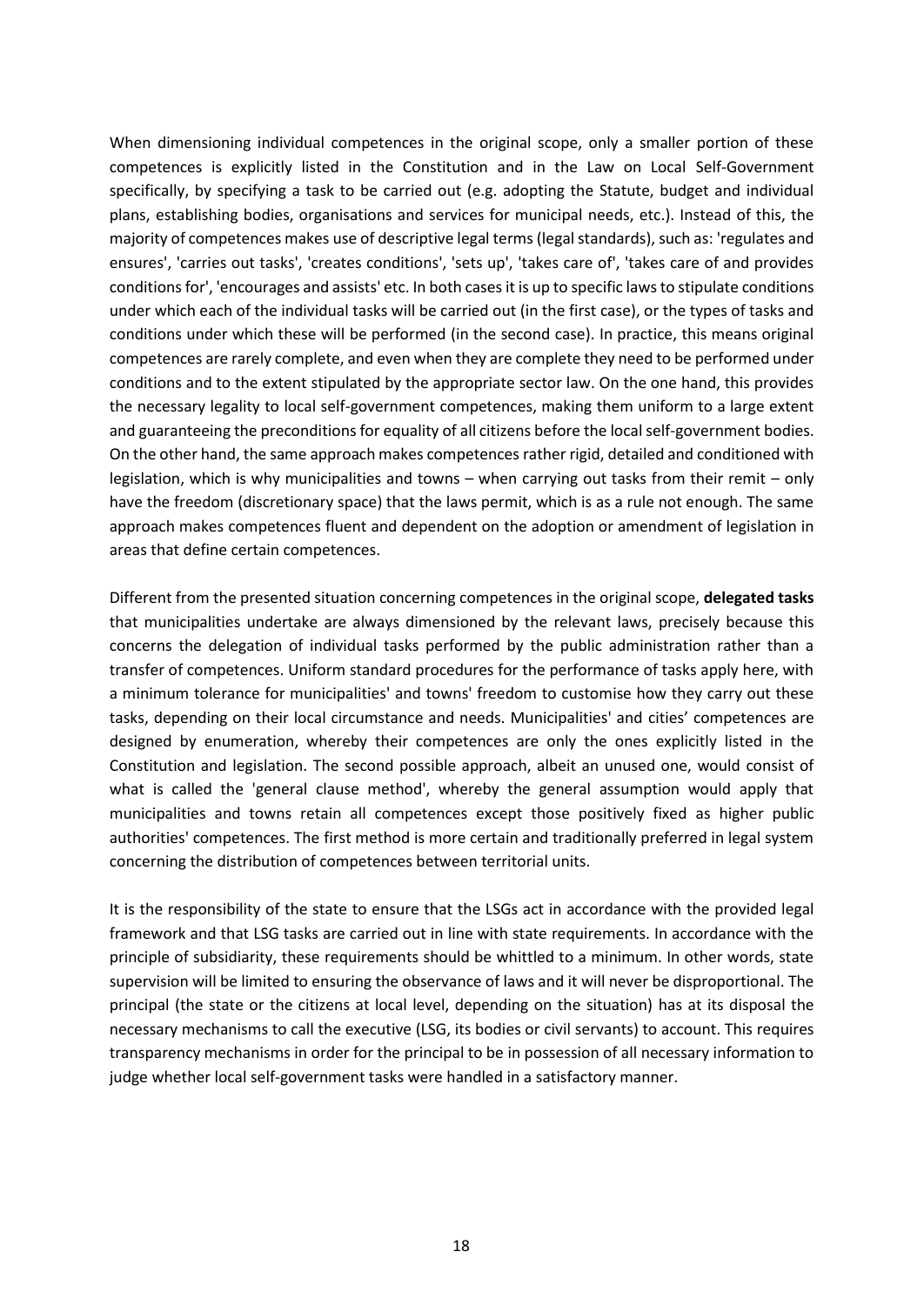It is also required to define sanctioning mechanisms, i.e. instruments of intervention if the local selfgovernment did not perform its tasks well. Along vertical lines (central to local level) this principle particularly implies that public administration, when presenting local self-governments with certain requirements, must also contribute to the financing of said requirements. The stricter the requirements from the central level, the greater the contribution that the public administration has to make in order for the state-given tasks to be carried out.

Aside from this, local governments must have necessary capacities to carry out these tasks (or an avenue to strengthen own capacities) which, in turn, again requires funds.

# <span id="page-18-0"></span>4.1 Key Stakeholders for the Principle of Accountability in Social Protection

A consultative process was undertaken for the purposes of the assessment of challenges to vertical coordination of the application of the principle of accountability. This process mapped the key stakeholders at the national and local levels, as well as their relationship, capacities and the challenges they face in carrying out the tasks assigned to them under the relevant legislation.

# Key Stakeholders at the National Level

When it comes to formal vertical coordination mechanism, the Law on Self-Governments recognises the right of the LSGs to participate in the process of law drafting "of special importance for the realization and development of local self-government "standalone or via formal association. In practice, due to the lack of bylaws and clear instructions this is regulated o on ad hoc basis. Representatives of local authorities have recognised the key role of Republic Secretariat for Public Policy mechanisms to permit local authorities to participate in developing national-level policies.

The Standing Conference of Towns and Municipalities (SCTM) - as the key partner that has traditionally been advocating interests of local authorities is a channel towards other national institutions, such as Committees of the National Assembly of the Republic of Serbia and relevant ministries. The Social Protection Network, provides not only a channel to disseminate relevant information, but also support local authorities' institutional capacities in the field of social protection.

Communication with most important line ministry the Ministry of Labour, Employment, Veteran and Social Affairs is considered insufficient. The Department of Inspection has been providing local authorities with major support for the establishment of the social protection system, performs oversight function and, provides advisory support to local authorities, especially in establishing and aligning social protection services with the Law. Cooperation with the Serbian Government's Social Inclusion and Poverty Reduction Unit was rated as good, as well as with The Republic Institute for Social Protection that supports LSGs especially as regards the establishment of social protection services, as well as building capacity of staff of local authorities and centres for social work funded from local authorities' budgets.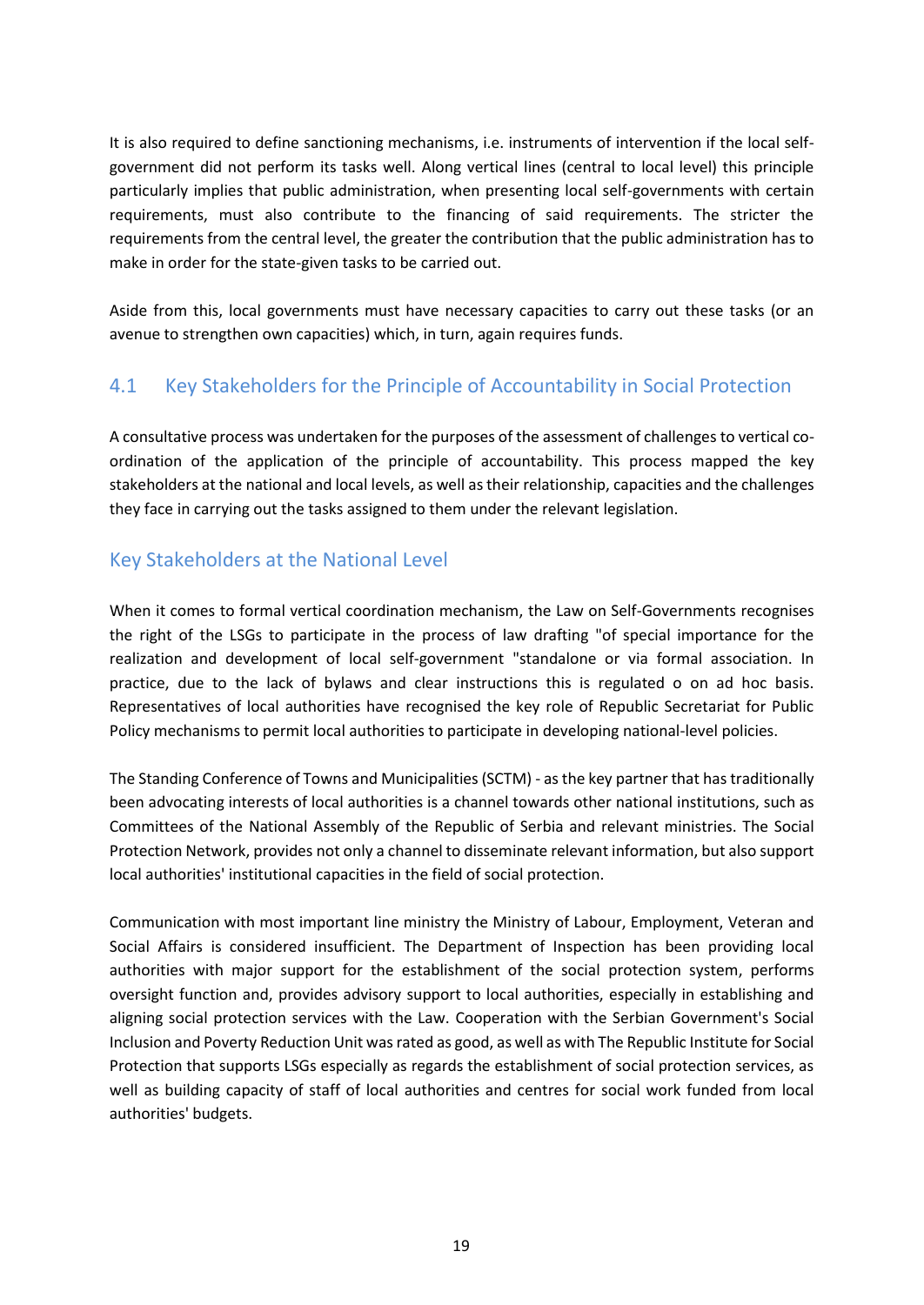Talking about legislation, local authorities have expressed the need for amendments to the Law on Local Government, in order to clarify the powers of local authorities in areas of importance for social development, and in particular for social protection. The Ministry of Public Administration and Local Government is important in addressing this use, while the on-going efforts that the Ministry support, Establishment of a human resources management function, is seen as opportunity to strengthen local authorities' human resources capacities and ensure continuing professional development of staff either directly or indirectly tasked with social protection duties (such as officers of finance and public procurement departments, youth offices, Roma co-ordinators, providers of legal aid, etc.).

Other line ministries – The need has been recognised for increased support to be provided by other ministries to either directly or indirectly contribution to greater social inclusion of marginalised and vulnerable groups of citizens, which in turn would prevent the risk of their entering the social protection system, such a s Ministry of Health. Cooperation and coordination is an ad hoc basis.

### Key Stakeholders at the Local Level

These local governments' executive authorities (city/municipal councils) have increasingly been recognising the need for the appointment of a Council member tasked with social protection; members with these powers have accordingly been appointed in most local governments in South-Western Serbia. As Council members are selected from amongst the representatives of political coalition, so the need has been identified to enhance their competencies to allow them to lead the creation/implementation of local social protection policy aligned with the relevant laws. This need has been expressed by most Council members, who are fully aware of the importance of their role and the responsibility they assumed when taking office. The need has also been underlined to more clearly define the remit of Council members and the extent of the powers they have at their disposal when carrying out the planned activities.

The capacities of local administrations in social protection have been recognised as insufficient to respond to the numerous powers delegated to them under relevant laws. Staffing byelaws in force in most local governments envisage positions for officers performing delegated tasks in the field of social protection, so the performance targets of these staff are generally defined so as to reflect their fulfilment. Local authorities' original competences in social protection are generally not regulated by staffing byelaws; even where some original competences are recognised (such as ordering social protection services), they are generally found in the scopes of work of other organisational units. Coordination of original competences, where recognised, is usually delegated to centres for social work through general and vague provisions of Social Protection Decisions. The Government Order Prohibiting Employment in the Public Sector poses another major challenge to the establishment of capacities to co-ordinate original competences in the field of social protection. The conclusion here is that the issue of local governments' co-ordination of local social protection systems deserves particular attention due to its importance and necessitates support from line ministries, national institutions, and associations.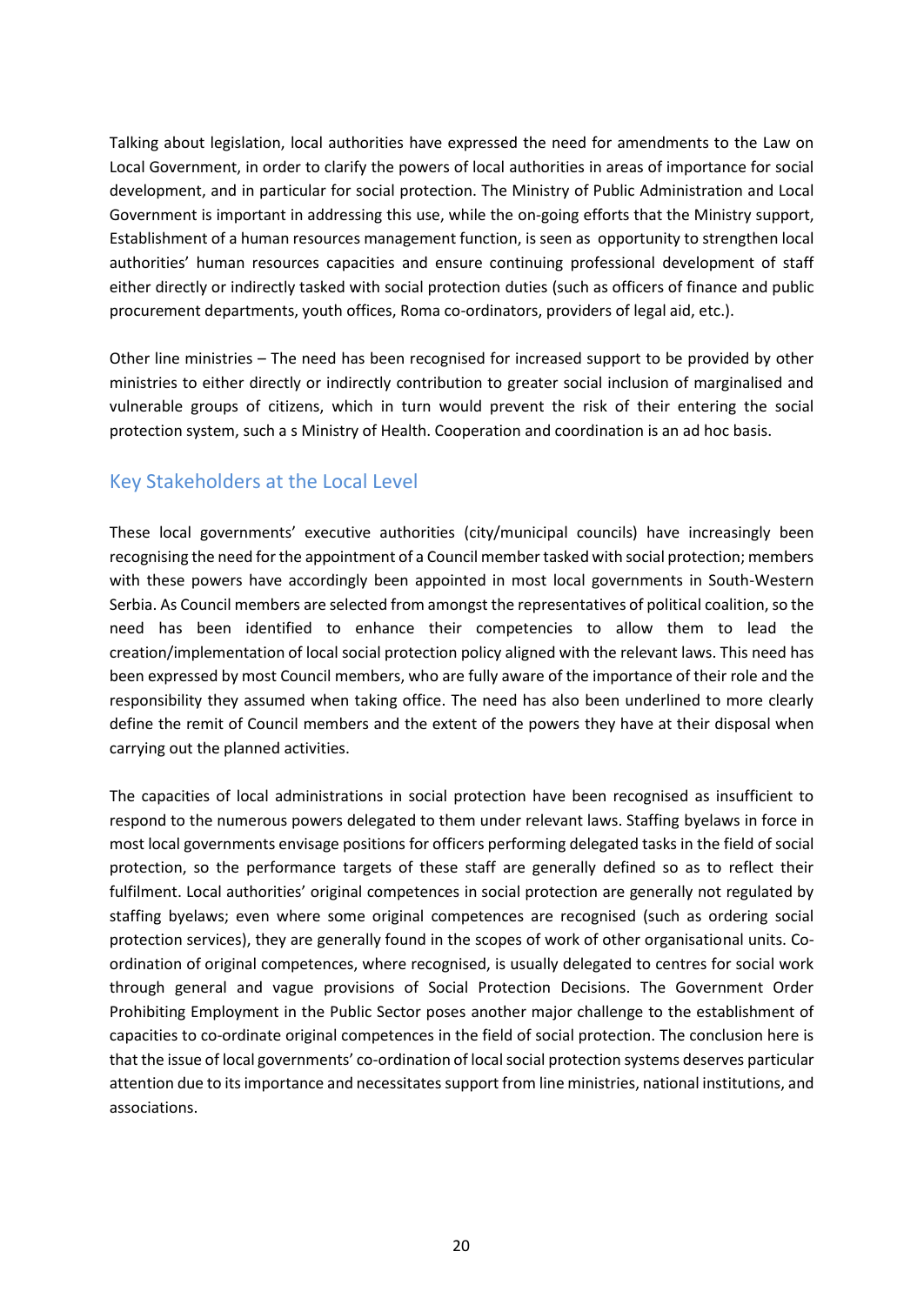Working bodies are rarely formed, and even if they exist, they have limited powers and questionable mandates. Even where they do exist, their remit is reduced exclusively to green lighting annual reports of centres for social work adopted by local legislatures. They do not participate in any proactive sense in creating, monitoring, and assessing the results of social protection policies.

Centres for Social Work are recognised by local communities as key stakeholders in the social protection system. The role and importance of CSWs in procedures for recognising entitlement to social protection and providing professional services in the exercise of public competences are beyond doubt. As the extent of their responsibility is not defined with sufficient clarity, CSWs are increasingly facing the issue of excessive expectations of both local governments and members of the public when providing social protection. Yet another issue is the status of CSWs, which are categorised as local institutions, meaning they are formally controlled by their respective local governments, that cover the running costs of CSWs, as well as staff salaries in situations where they have the funding to do so (which is the case only in higher-income local governments). The Ministry of Labour, Employment, Veteran and Social Affairs is responsible for setting the number of CSW staff charged with exercising public competences and providing funds for their reimbursement (salaries for CSW staff are provided in the central budget). Although CSW plans and annual reports are submitted to local legislatures for adoption, local practice has revealed lack of capacity at both local administrations (including town/municipal councils) and local legislatures to appropriately assess the quality of proposed plans and annual reports.

CSWs do not regularly asses the needs of citizens for social protection, but they propose measures based on estimation and experience. One reason for this is that according to Regulation on Internal Organisation, Norms, and Standards for CSWs, sociologists are allowed their engagement only in local governments with populations of more than 50,000. This constraint means that most local governments lack the capacity to analyse and plan social protection measures.

One important problem identified affecting quality of social care, is affected by the factual status of social care procurement practice. In practical terms, LGS is organising tendering procure for social services or licenced service providers, in line with the Public Procurement Law. In reality, Centres for Social Works are guaranteed the status of social protection services (the Article 64 of the Law on Social Protection). However, as CWSs are part of the public sector they are not entitled to take part in public procurement procedures. Additionally, high standards to licencing cannot be fulfilled by CSWs due to the operation of the Government Order Prohibiting Employment in the Public Sector, most local governments are unable to hire new staff to perform social protection duties at organisational units of CSWs, necessary to fulfil licensing requirements. The new Law on Social Protection is expected to resolve these contentious issues that have been causing numerous problems in local practice.

Local educational and healthcare institutions and branches of the National Employment Service have some capacity and collaborate amongst themselves to some extent, but this is not institutionalised in a manner that guarantees sustainability. Collaboration generally takes place in an ad hoc way (to develop local strategies or carry out projects), or by means of protocols on co-operation in specific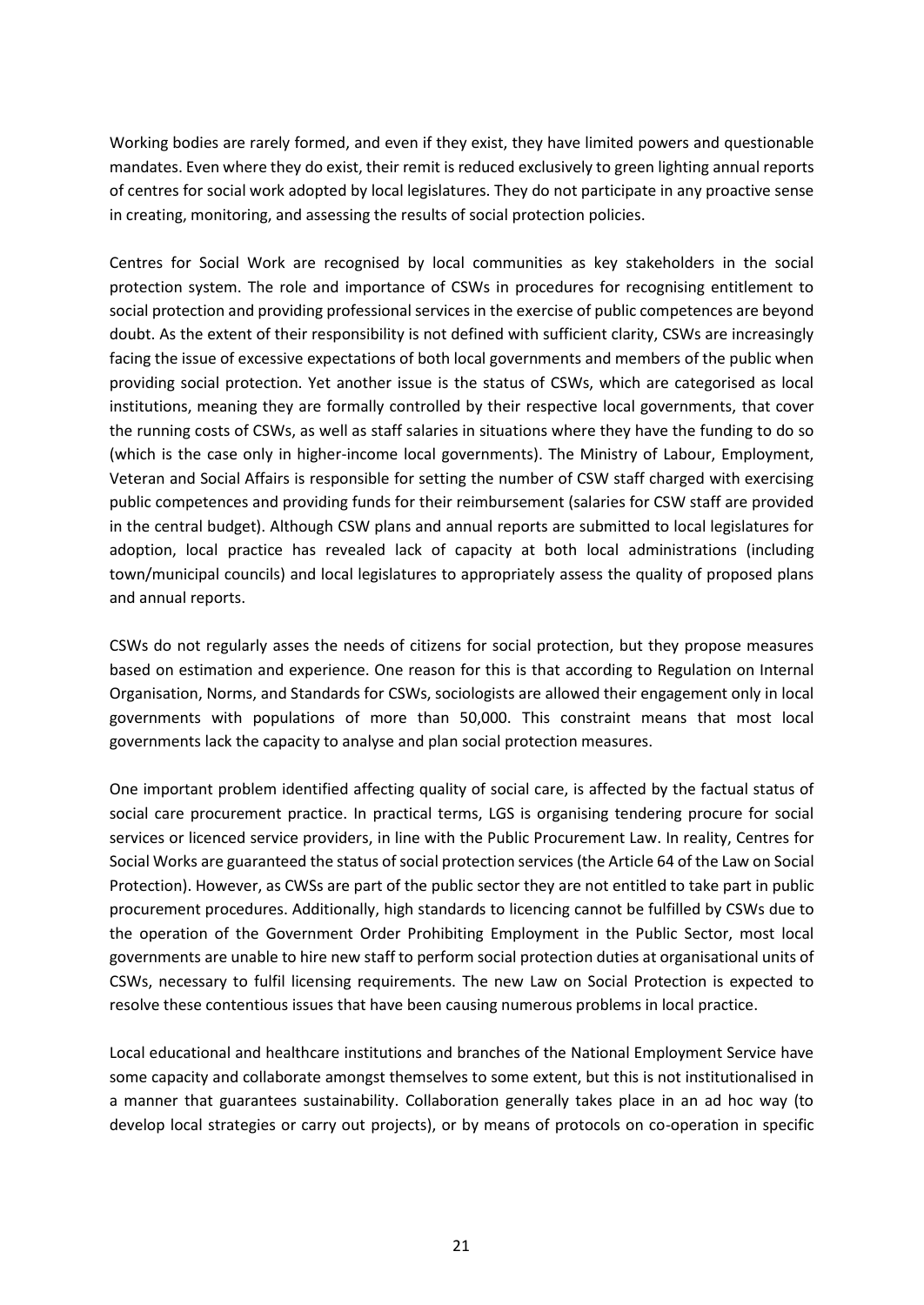areas (such as the Protocol on Protection from Family Violence). A number of reform projects have established some capacity for inter-sectoral cooperation (Inter-Departmental Commissions to assess needs for additional educational, health-related, and social support to children and students; Mobile Teams for social inclusion of the Roma), but additional support is required if these are to achieve the results envisaged at the time of their creation.

Providers of social protection services emphasised that the conditions and procedures for service provider licensing and service provision (as defined in the Regulations) do not reflect the potentials of service providers in local communities, and that they ought to be re-assessed and aligned with the current capacity of local stakeholders to respond to the requirements.

Civil society organisations are increasingly recognised as key partners of local governments in defining measures and programmes (by taking part in working groups to develop strategic and action plans) and putting them into effect, as well as in providing social services, whereby they have been contributing to social inclusion of marginalised and vulnerable groups.

# <span id="page-21-0"></span>4.2 Oversight and Reporting

Oversight of the performance of government bodies and holders of public authority, oversight of professional practices, and inspection oversight are all performed in the social protection context under the Law on Social Protection. The line ministry oversees government bodies and holders of public authority in their performance of tasks delegated by law, as provided for under legislation governing public administration.

The ministry tasked with social protection performs oversight of professional practices at CSWs, residential care facilities, facilities for family accommodation and adoption established by the Republic of Serbia or autonomous province, young offenders' institutions, and social protection institutions. It cannot be disputed that the current division of inspection powers between the central, provincial, and local levels should be retained. However, the question of whether there is sufficient capacity at the national level for inspection oversight deserves attention. Legislation implies that powers to oversee professional practices and perform inspections are linked with powers to establish social institutions and social services.

The line Ministry of Labour, Employment, Veteran and Social Affairs employs eight social protection inspectors; the autonomous province has two at its disposal, and the City of Belgrade Administration employs one. In view of this fact, the key problem of inspection oversight in social protection is not how decentralised it is, but, rather, whether there is sufficient capacity for it to be undertaken successfully at all three levels of government. This state of affairs means that oversight of professional practices and inspection oversight are reduced solely to interventions in cases of incidents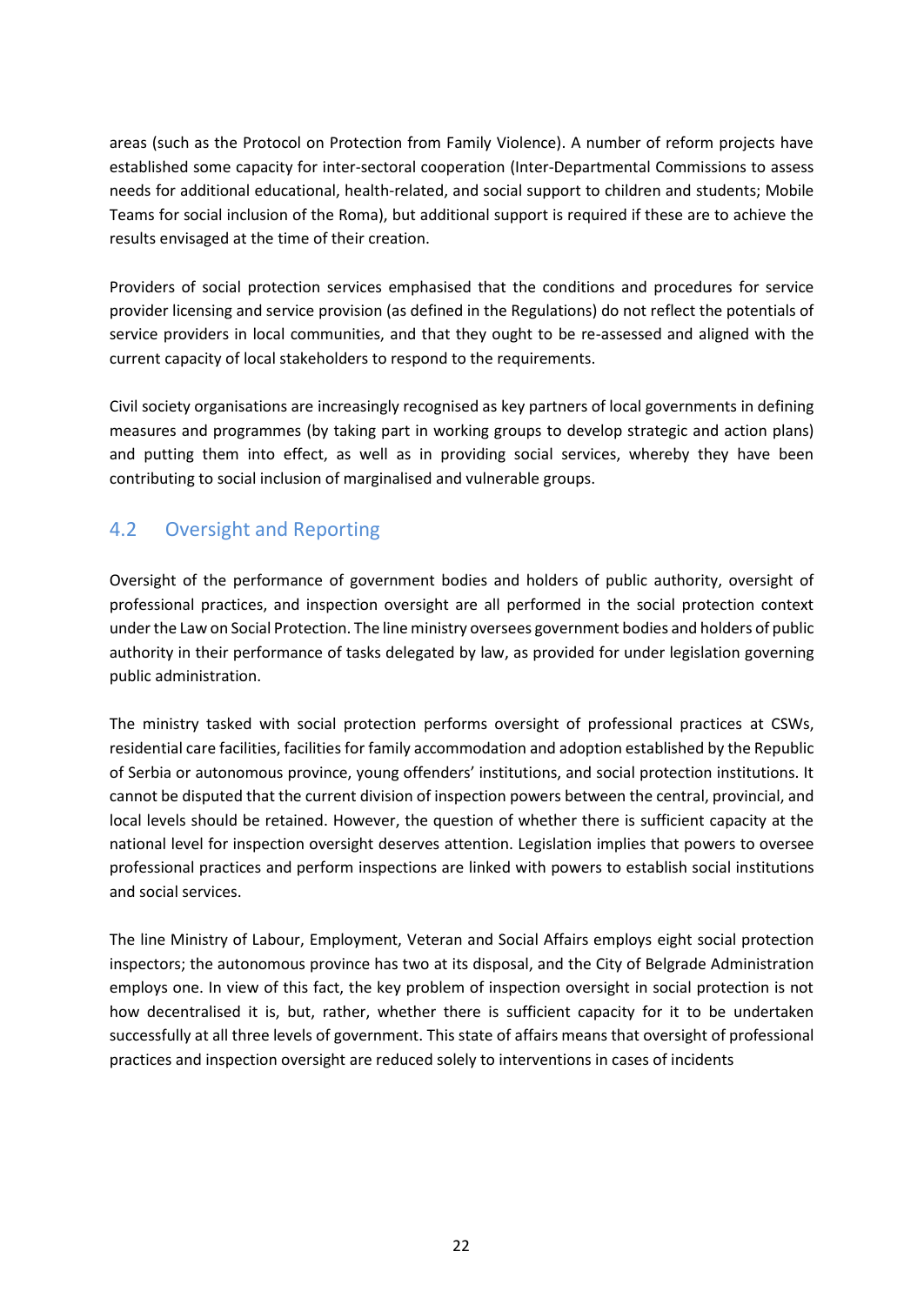### <span id="page-22-0"></span>4.3 Recommendations for the Improvement of the Accountability

- 1. Local self- governments need new capacities, human and financial, to fulfil constant new organisational tasks, required by the central state (for instance Roma Co-Ordinators, CSW staff tasked with performing original competences in social protection, co-ordination of social protection services, etc.). Despite temporary ban of new employments, that is the only measure to adequately provide response to all requirements.
- 2. Local governments should increase powers in exercising control over CSWs, while CSWs should be strengthened. Although there has been some discussion about the shift of controlling rights over CSWs to the line ministry under a new law (currently at the drafting stage), representatives of local authorities believe that these local institutions are a key community resource and that new legislation should not change that. consider the option of enhancing CSWs.
- 3. Centres for Social Work should employ more professional practitioners, and local communities have clearly voiced their preference for this, , taking into account the complexity of the problems faced by these institutions and the need for an inter-sectoral approach in providing assistance to individuals, and more commonly to families, at social risk.
- 4. A re-assessment of existing minimum standards for social protection services is needed. In redefining these standards, one should particularly take into consideration existing capacity in underdeveloped municipalities (Categories 3 and 4 by level of development, or economically adversely affected areas), which find it difficult to meet the high requirements of the relevant national legislation. This either precludes the delivery of these services, or, alternatively, they are provided in contravention of the applicable legislation.
- 5. Control mechanisms for professional practices and service providers have to developed, and in place, and this requires funding to increase the number of national and provincial inspectors, and to introduce inspection oversight in municipalities and towns with well-developed community social services.
- 6. Control mechanisms on central level have to be strengthened also. Successful decentralisation requires strengthening control mechanisms at the central level so as to ensure that rights are exercised and services provided without discrimination, as well as that the services meet the appropriate quality standards. Traditional control mechanisms ought to be supplemented by alternative mechanisms that more closely focus on monitoring outcomes rather than inputs.
- 7. Methodology should be devised for reporting on the execution of social protection programmes and measures at the level of the local authority. These reports should cover measures and activities undertaken by all the various stakeholders (local government/Social Services Department, CSWs, service providers, and civic associations).
- 8. Members of the local legislature's Committee on Social Protection should be required to review and provide a statement of justification of the consolidated report on programmes and measures of social protection carried out by the various local stakeholders.
- 9. Sustainable and transparent reporting mechanisms should be established at the relevant national institutions, with clearly defined communications channels with local communities.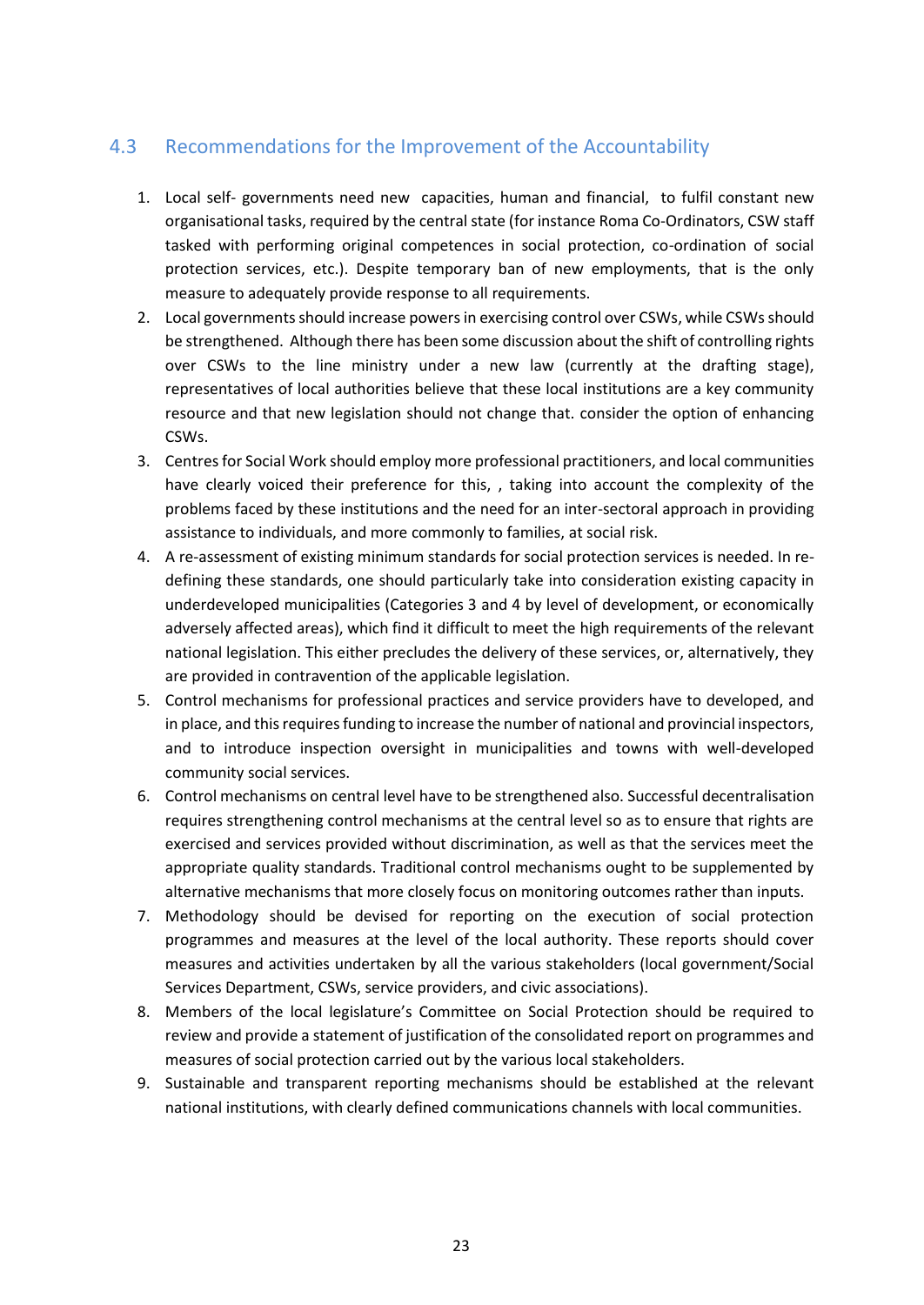- 10. Establishment of oversight department at district level could bridge lack of human resources at national level, while at the same keeping the overall authority of The Ministry of Labour, Employment, Social and Veteran Affairs' Inspection Oversight Department as a key authority for oversight of social protection institutions and organisations, as well as service providers. Apart from performing inspection-related duties, this Department has been providing crucial support for aligning the social protection system with the law.
- 11. A uniform methodology for reporting on the implementation of both national and local policies should be defined, including a minimum of SMART indicators<sup>30</sup> that would allow assessment of the efficiency and effectiveness of national priorities in social protection.
- 12. Where indicators are defined, care should be taken to include reasonable sources of verification to assess their attainment. This will avoid creating additional costs in the monitoring process to the local authority, line institutions, service providers, and civil society organisations.

<sup>30</sup> Specific , Measurable, Assignable , Realistic , Time-related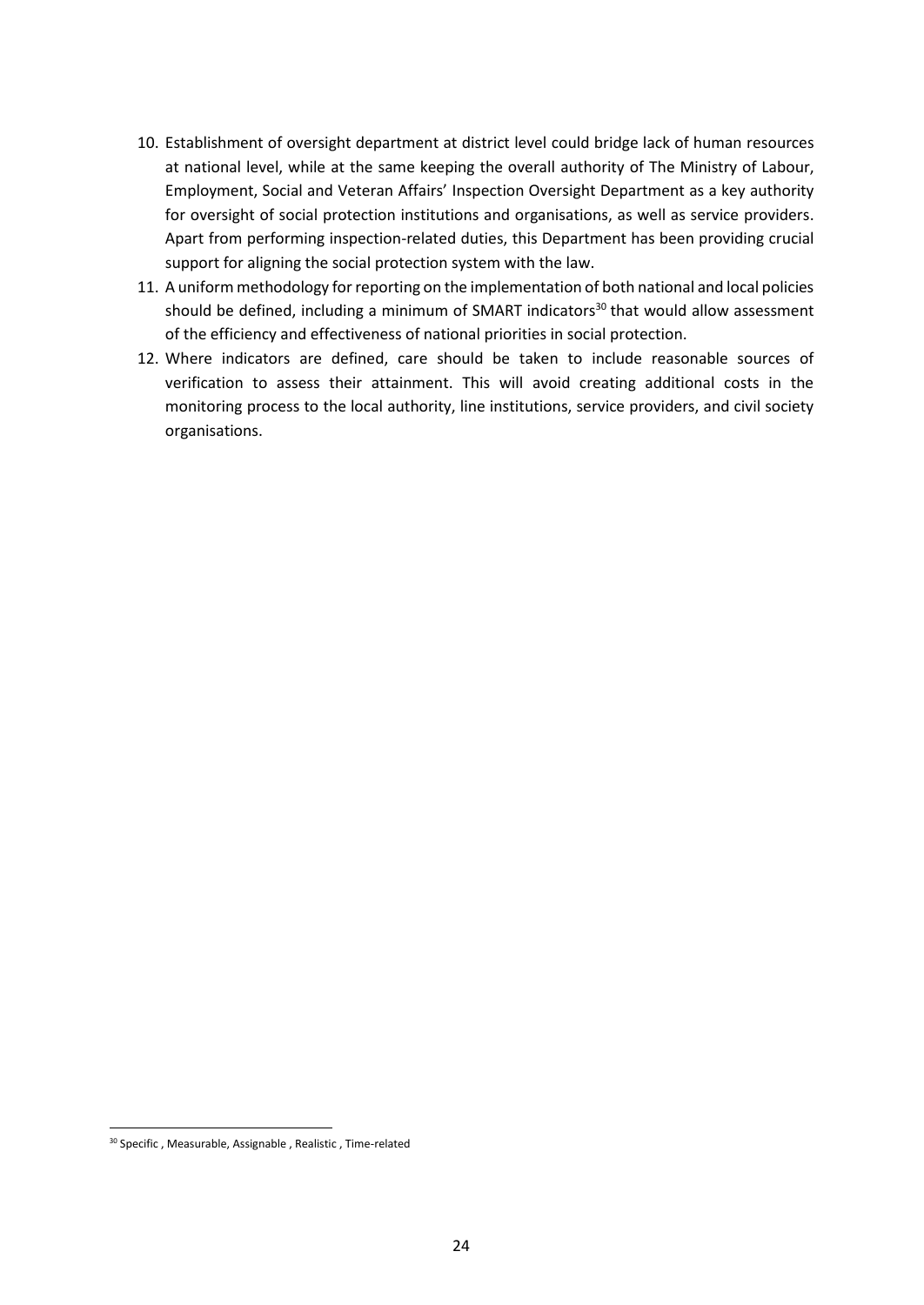# <span id="page-24-0"></span>5. Financing Social Protection

With regard to the accomplishment of funding tasks, the principle of fiscal equivalence states that those who order a public service should, as much as possible be the same as those who use the service and those who finance it. 31

In the vertical dimension (central level – local level), this principle in particular means that if public administration makes certain requirements from local governments, it ought to contribute to their funding. The stricter the requirements coming from the central level are, the greater financial contribution from the central public administration to the fulfilment of public tasks is needed.

# <span id="page-24-1"></span>5.1 Legislative Framework of Importance for the Principle of Fiscal Equality

Development of the financial capacity of Serbia's local governments has over the past 15 years been affected by numerous legal and institutional changes.

The Law on Public Property<sup>32</sup> rounded up a long-standing process of establishing ownership of the property that local self-governments were using. Though this was a big milestone, the situation on the ground is still facing numerous problems.

Decentralisation was advanced by the Local Government Law, enacted in 2002 and amended in 2007, which gave local authorities new powers in education, healthcare, social services, urban planning and construction, and promotion of local economic development.

Financial autonomy is a key precondition for efficient local government. This was first guaranteed in early 2006, with the enactment of the new Serbian Constitution. In general, the Constitution stipulates that funds for the exercise of powers of all levels of government are to be secured through taxation and other revenues, as governed by specific legislation, and a local government's budget should show all the revenues and expenditures used to finance the exercise of statutory powers of the local government. All local authorities were given the opportunity to set rates for their own-source taxes and so provide incentives for investment and attraction of capital. Also from 2006, new important mechanism was set in place-transfers for LSGs, with the main aim to contribute to vertical balance as well as horizontal equalization. However, according to experts, unclear formula let space for discretion right. Levitas calculated in his paper that average budget increase was 10 %, from 2006 to 2007, while regional disparity was decreased. <sup>33</sup>

Global economic crises and spill over effect stopped the wave of fiscal decentralisation that was replaced by strict measure of fiscal consolidation from 2009, affecting negatively all income sources of

33 http://www.skgo.org/bz/data/1%20Policy%20Notes%20-

<sup>31</sup> http://www.euprogres.org/dokumenti/en/7\_46\_Good\_Governance\_Vertical\_Dimension.pdf

<sup>32</sup> http://www.paragraf.rs/propisi/zakon\_o\_javnoj\_svojini.html

<sup>%20</sup>Preporuke/SER/Sharing%20%20the%20Burden,%20Levitas,%20October%204,%202010%20SER.pdf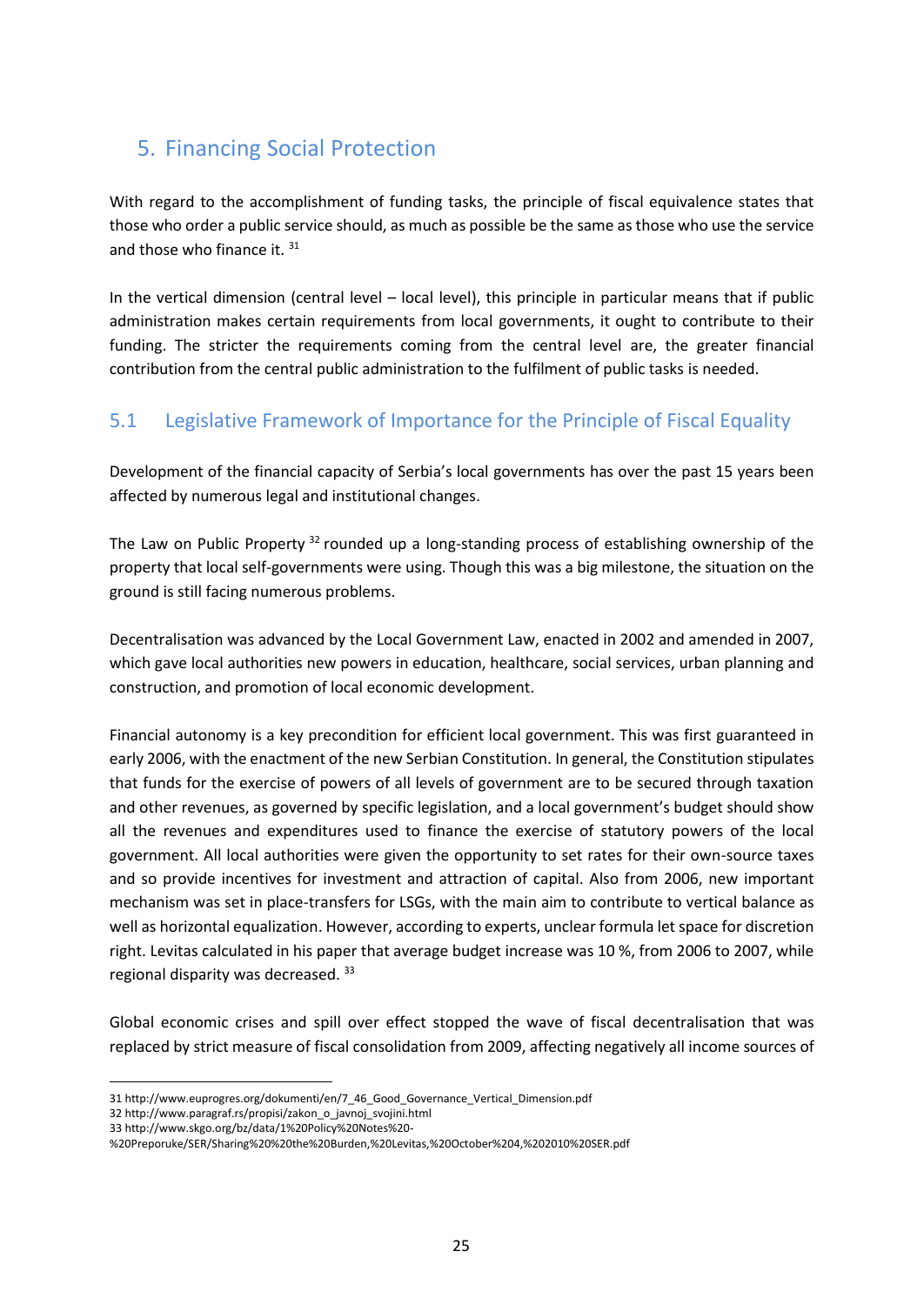LSGs. These significantly reduced the financial autonomy of local governments, and, consequently, constrained their ability to accomplish their delegated tasks. In most cases, local governments were compelled to rely not only on donations, but also on borrowing for investment. An example of constraints to financial autonomy is provided by changes to rates of contributions for pension and disability insurance and wage taxes, whereby some of these public revenues redirected from local budgets into the state's central coffers.

Local governments have since 2015 been additionally burdened by efforts to downsize public administration. The objectives of this downsizing have been adjusted with the goals of special fiscal rules, which have been altering the structure of public spending so as to reduce current expenditures and increase public investment (under the Budget System Law, enacted in 2015); one of the options here is to reduce overall salary expenditures incurred by local authorities. All of these changes to local finances and property have had a substantial impact on the capacity of local governments to perform their duties.

# <span id="page-25-0"></span>5.2 Sources of Funding for Social Protection

Local authorities in Serbia have an under-developed structure of funding sources. According to certain finance experts<sup>34</sup>, sound financial management is best promoted by drawing on a variety of sources of finance and ensuring balance between them, with no single source of finance allowed to take up majority of total revenues. Reality is a bit different for local self-governments in Serbia. In 2016 budgets, current revenues were dominated by funds from the central budget, at 92 percent, followed by own-source revenue, at 4.5 percent, and donations, with 3.4 percent.

This structure reveals some variety, but funding for local governments is still largely dependent on money allocated by the national government. Recent changes to legislation governing local finance have greatly reduced own-source revenue available to local authorities.

A related challenge faced by local governments is striking a balance between being able to set ownsource tax rates lower, so as to incentivise investment and attract capital, and setting them higher to boost their own income. There also always remains room to increase revenue by other means.

Moreover, donations – earmarked non-refundable income – are by and large dependent on donors, and are as such neither a predictable nor a stable part of the funding system.

# 5.2.1 Funding of Delegated Competences in Social Protection

Under Article 206 of the Law on Social Protection, delegated competences are funded from the central budget.

<sup>34</sup> http://ekfak.kg.ac.rs/sites/default/files/Zbornik/37%20-%20S.%20Djindjic%20i%20S.%20Lukovic.pdf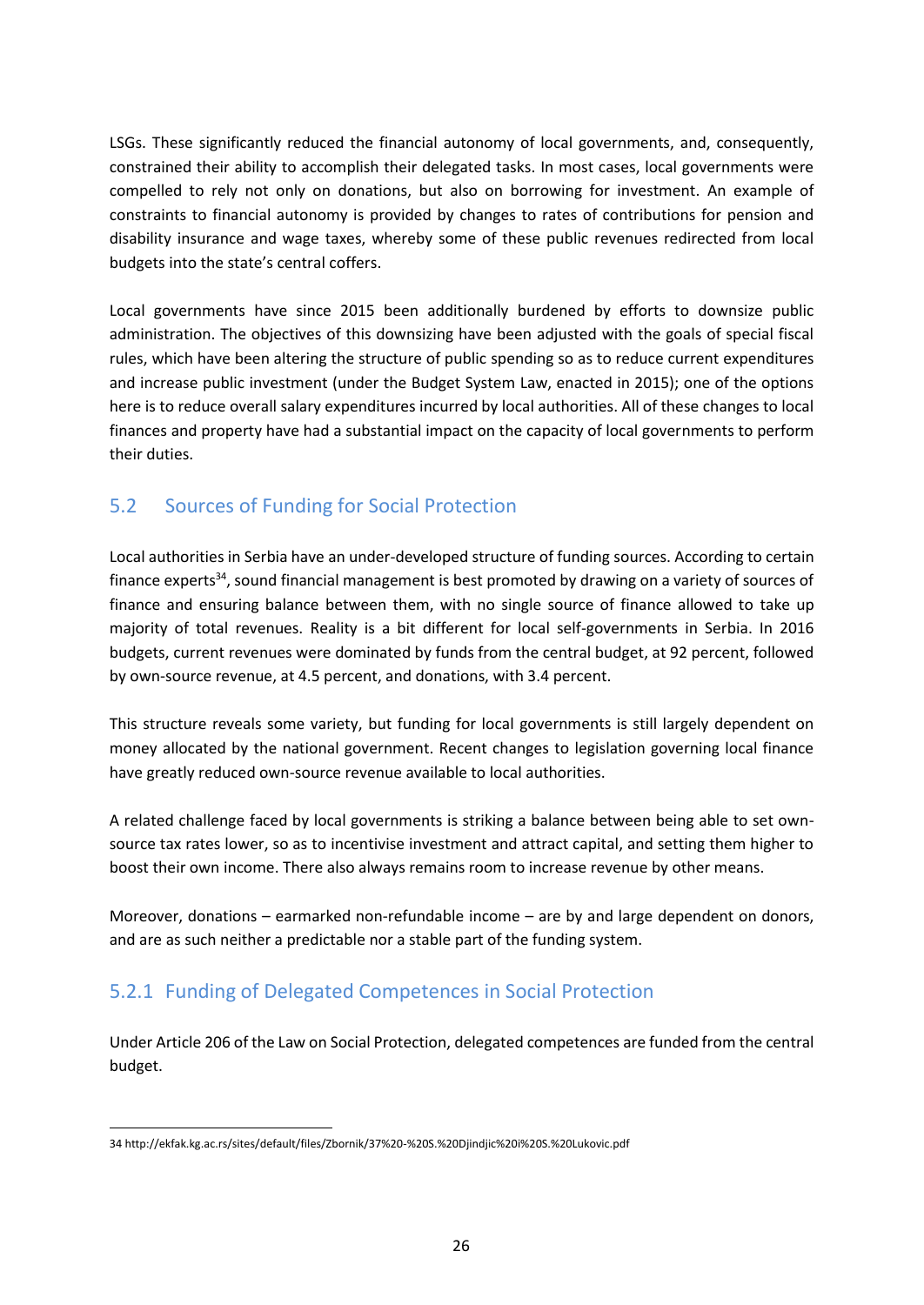The central budget also provides funds for: 1) Centres for Social Work 2) residential facilities established by the Republic of Serbia or autonomous province 3) National Institute for Social Protection; 4) family accommodation and adoption centres established by the Republic of Serbia; 5) young offenders' institutions; 6) Chambers (insofar as they exercise public competences); and 7) other institutions established by the Republic of Serbia.

# 5.2.2 Funding of Original Competences in Social Protection

Local governments can draw on the following revenues to finance their original competences:

- **Non-earmarked transfers**. Local authority budgets are used to finance: 1) day care community services; 2) assistance services for independent living, except assisted living for persons with disabilities; 3) assisted living services for persons with disabilities, except in local authorities at a level of development higher than the national average (as determined under legislation governing categorisation of local authorities by level of development); 4) advisory services, counselling, and social education services, except training for foster parents and adoptive parents; 5) other social protection services as required by the local government; 6) one-off assistance and other forms of assistance; 7) programmes of institutions established by the local government; 8) programmes to enhance social protection in the local government area; and 9) innovative services.
- **Funding for programmes to improve social protection**. The Law on Social Protection stipulates that the central budget is to provide funds for programmes to improve social protection. This money is allocated following a call for applications released by the Ministry of Labour, Veteran and Social Affairs at the beginning of each calendar year, and is intended for civil society organisation projects. Although the legislator intended these funds to support harmonised programmes to improve social protection, the lack of these programmes at the local level raises the question of whether and to what extent civic associations' programmes meet the local priorities.
- **Earmarked transfers.** Under legislation regulating local government finance, the central budget can be used to fund: 1) social protection services funded by local governments; 2) social protection services in local authorities where residential institutions undergoing transformation are located, including the costs of transformation of these institutions; and 3) innovative services and social protection services of particular importance for the Republic of Serbia. The Government sets the amount of these earmarked transfers, criteria for their allocation to local authorities, eligibility criteria for local authorities, and transfer timeframe, and determines which services constitute 'services of particular importance for the Republic of Serbia'. Although funding for these services was envisaged under the 2011 Law, earmarked transfers were first distributed only in 2016, with the enactment of the Government Order on Earmarked Transfers. The Order stipulates that local governments belonging to Category 4 by development, including economically adversely affected areas, are to receive earmarked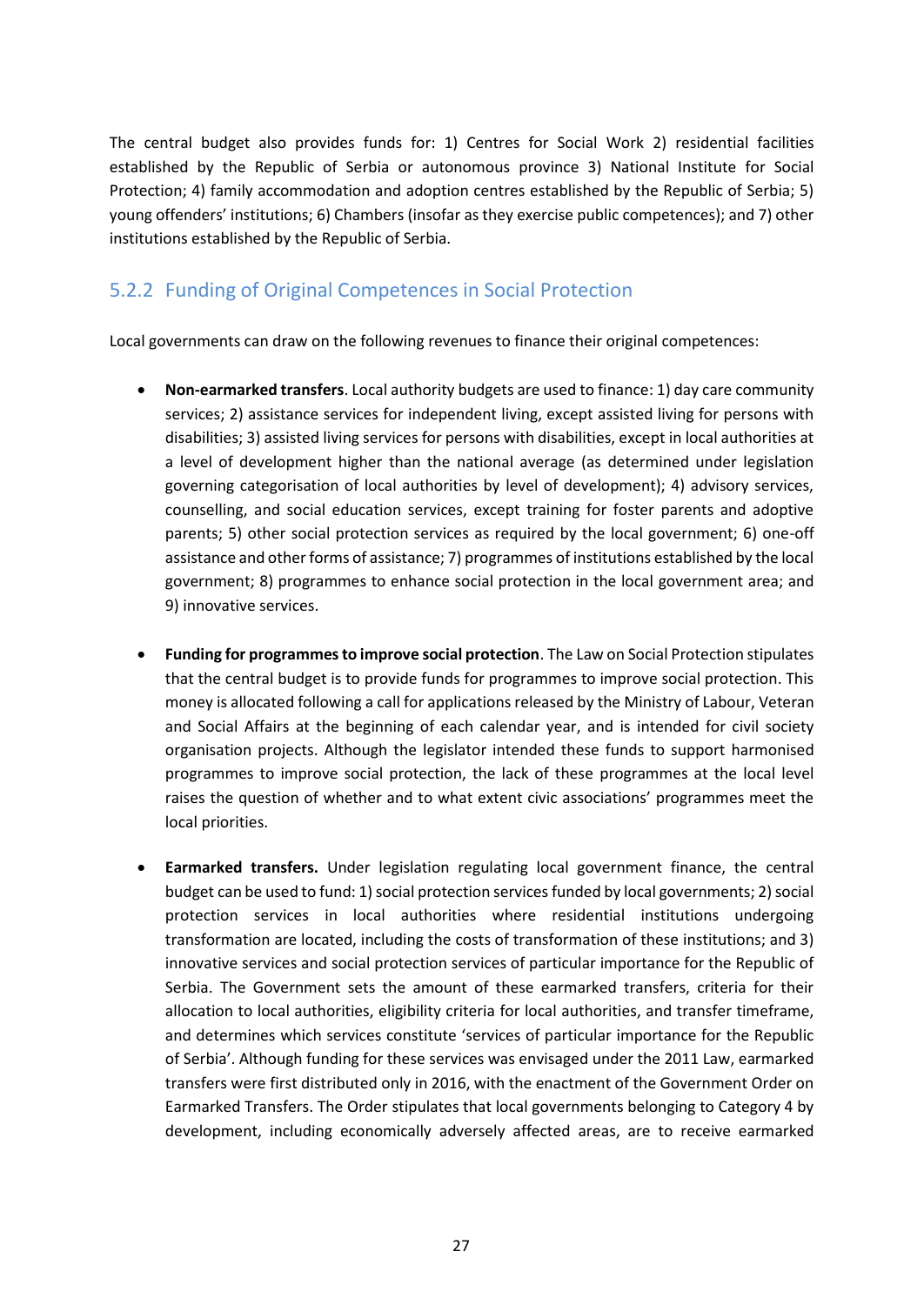transfers regardless of whether they are able to finance social protection services from their respective remits, whilst local governments from Categories 2 and 3 are to be funded through complementary financing, as envisaged under legislation governing regional development. In other words, local governments from Categories 2 and 3 receiving these transfers must secure funds for social protection services they are responsible for in their budget decisions for the fiscal year in which the transfers are to be made.

- **Donations.** Funds from the Lottery Fund and donations (in particular Instrument for Pre Accessions (IPA) programmes) have been recognised as important means of support for social protection programmes/projects. Most local governments (especially those from Category 4 and economically adversely affected areas) lack capacity to prepare and implement projects to receive this type of support.
- **Beneficiary participation in social protection services Although the law envisages support** to beneficiaries, co-payment rates remain exceptionally low (especially for services within the remit of the local authority); many local authorities have not even envisaged them in their respective Decisions on Social Protection.

# 5.2.3 Budget Allocation Planning and Budget Fund Expenditure Control Mechanisms

Financial support measures are mostly planned on the basis of assessments of previous year's reports and the funds for services are provided for on the basis of annual reports from service providers, CSWs and inter-departmental commissions. Although the methodology and timeline of draft budget development are clearly defined by Law, there are very frequent deviations in practice – both in terms of the methodology and timelines ('last-minute plans'). Consultations with budget users, particularly in the fields relevant to the implementation of measures and activities, are rarely conducted; hence the opportunity to argue budgetary requirements is frequently missing. The overall conclusion is that participative budgeting is not a part of budget practices, at least when it comes to planning measures and activities in the field of social protection and programmes that aim to prevent social differentiation.

Local budgets for social protection measures and activities are allocated in accordance with the Decision on Social Protection and other decisions that are indirectly relevant for the improvement of the citizens' social status (e.g. Decision on Financial Support to Families with Children, Decision on Inter-Departmental Commissions, Decision on Free Transportation for Pupils and Students etc.). In the case of financing rights and entitlements provided for in the Decision on Social Protection, the competence for the distribution of financial assistance measures is split between CSWs (nonrefundable pecuniary assistance) and other measures provided for in the decision implemented by the competent department of social activities. In accordance with the Public Procurement Law and Law on Social Protection, social protection services are implemented by way of public procurement for standardised services, whereas innovative services are financed by open calls for citizens' associations.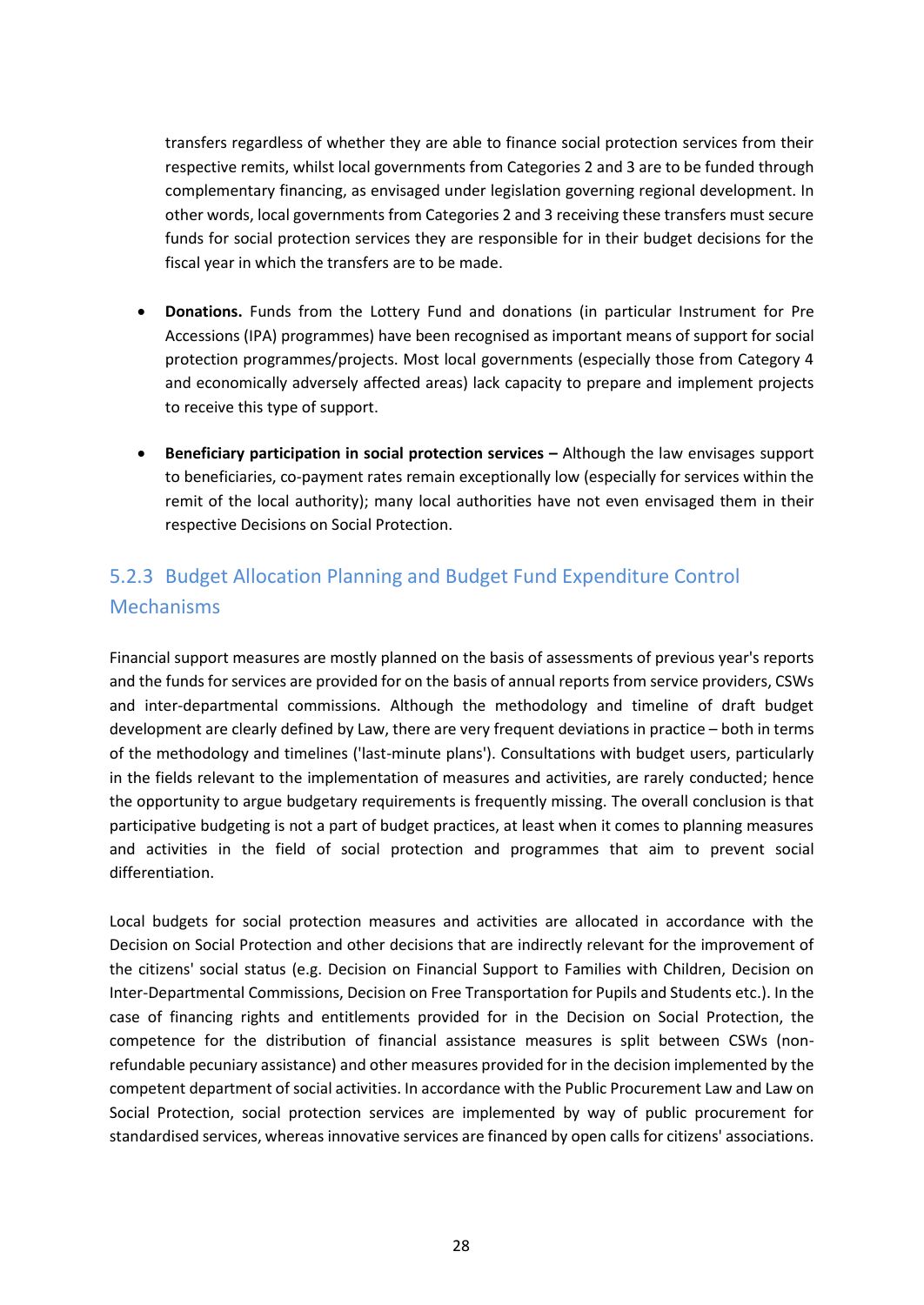### <span id="page-28-0"></span>5.3 Key Recommendations for Improvement of Social Protection Financing

- 1. Questioning and amendment of existing criteria to award financial support measures funded from the budget of the Republic of Serbia, with the aim of establishing a more equitable distribution. Criteria should be more clear, transparent, in order to avoid obvious breaches of the law during their implementation, which was identified during their allocation in the course of 2016.
- 2. Enhancing monitoring/oversight mechanisms for implemented financial support measures both at national and local levels. Strengthen existing institutional capacities in fields relevant for the control of the disbursement of allocated funds.
- 3. Improving existing and establishing new capacities at local self-government level to create local budgets in line with actual citizens' needs.
- 4. The role of Centres of Social Work should be reinforced, and in that respect intensive support from the national level is expected, both in terms of amending the existing Rulebook on internal organisation of CSWs and provision of additional resources (human and financial).
- 5. The predictability of the social protection system improvement should be clearly defined in the national and local strategic frameworks, and it should – in accordance with the Budget System Law –guarantee financial sustainability of planned social protection measures and services.
- 6. Defining a uniform methodology for the development of a Rulebook on Social Protection Service Provision (including the methodology to calculate the prices of social protection services and the criteria for participation of users in service price), that would significantly contribute to financial sustainability of established social services in the sphere of competence of local self-governments.
- 7. According to estimates of LSGs from South and South-West Serbia, funds allocated by earmarked transfers are sufficient, compared to existing capacities for their absorption at local level. However, identified challenges in this segment should be addressed remain at local level.
- 8. Expansion of licenced service provider network and /or enhancement of local community capacities should be followed by increase in financing.